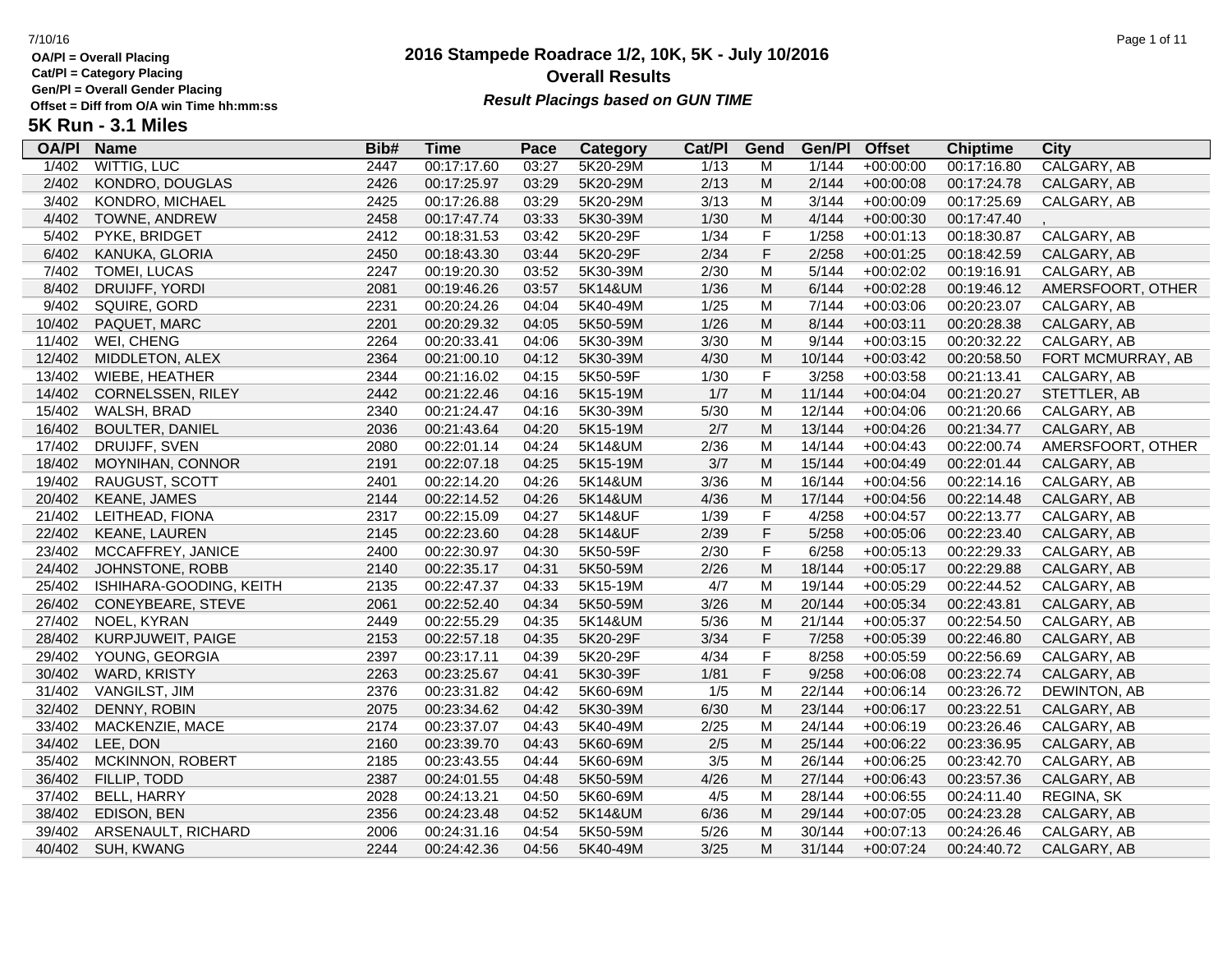**Cat/Pl = Category Placing**

**Gen/Pl = Overall Gender Placing**

## **2016 Stampede Roadrace 1/2, 10K, 5K - July 10/2016** 7/10/16 Page 2 of 11 **Overall Results** Gen/PI = Overall Gender Placing<br>Offset = Diff from O/A win Time hh:mm:ss *Result Placings based on GUN TIME*

| <b>OA/PI</b> | <b>Name</b>                      | Bib# | <b>Time</b> | Pace  | Category | Cat/Pl | Gend                                                                                                       | Gen/Pl | <b>Offset</b> | <b>Chiptime</b> | City               |
|--------------|----------------------------------|------|-------------|-------|----------|--------|------------------------------------------------------------------------------------------------------------|--------|---------------|-----------------|--------------------|
| 41/402       | KIRKER, KATIE                    | 2390 | 00:24:44.07 | 04:56 | 5K20-29F | 5/34   | F                                                                                                          | 10/258 | $+00:07:26$   | 00:24:40.24     | <b>CALGARY, AB</b> |
| 42/402       | <b>BARRETT, JAKE</b>             | 2024 | 00:24:47.62 | 04:57 | 5K14&UM  | 7/36   | M                                                                                                          | 32/144 | $+00:07:30$   | 00:24:40.40     | KATHRYN, AB        |
| 43/402       | HIGGINS, BENJAMIN                | 2128 | 00:24:48.99 | 04:57 | 5K20-29M | 4/13   | M                                                                                                          | 33/144 | $+00:07:31$   | 00:24:44.29     | COCHRANE, AB       |
| 44/402       | <b>HAMILTON, PAIGE</b>           | 2117 | 00:24:49.45 | 04:57 | 5K40-49F | $1/52$ | $\mathsf F$                                                                                                | 11/258 | $+00:07:31$   | 00:24:41.50     | CALGARY, AB        |
| 45/402       | <b>BARRETT, WILL</b>             | 2026 | 00:24:53.75 | 04:58 | 5K14&UM  | 8/36   | M                                                                                                          | 34/144 | $+00:07:36$   | 00:24:45.62     | KATHRYN, AB        |
| 46/402       | VAN SANT, LEAH                   | 2381 | 00:25:07.16 | 05:01 | 5K20-29F | 6/34   | $\mathsf F$                                                                                                | 12/258 | $+00:07:49$   | 00:24:46.22     | CALGARY, AB        |
| 47/402       | DALZIEL, RYAN                    | 2417 | 00:25:23.22 | 05:04 | 5K30-39M | 7/30   | M                                                                                                          | 35/144 | $+00:08:05$   | 00:25:09.07     | STRATHMORE, AB     |
| 48/402       | <b>WILSON, CORAH</b>             | 2270 | 00:25:25.42 | 05:05 | 5K14&UF  | 3/39   | $\mathsf F$                                                                                                | 13/258 | $+00:08:07$   | 00:25:25.22     | CALGARY, AB        |
| 49/402       | <b>HAMILTON INGLIS, JENNIFER</b> | 2361 | 00:25:29.21 | 05:05 | 5K30-39F | 2/81   | $\mathsf F$                                                                                                | 14/258 | $+00:08:11$   | 00:25:27.41     | CALGARY, AB        |
| 50/402       | GILL, RANI                       | 2408 | 00:25:29.33 | 05:05 | 5K40-49F | 2/52   | $\mathsf F$                                                                                                | 15/258 | $+00:08:11$   | 00:25:26.40     | CALGARY, AB        |
| 51/402       | DROUILLARD, KIM                  | 2079 | 00:25:31.22 | 05:06 | 5K40-49F | 3/52   | $\mathsf F$                                                                                                | 16/258 | $+00:08:13$   | 00:25:27.45     | CALGARY, AB        |
| 52/402       | ROUSSELLE, BROOKE                | 2413 | 00:25:35.35 | 05:07 | 5K14&UF  | 4/39   | $\mathsf F$                                                                                                | 17/258 | $+00:08:17$   | 00:25:34.23     | CALGARY, AB        |
| 53/402       | VAN SANT, MAX                    | 2256 | 00:25:45.26 | 05:09 | 5K20-29M | 5/13   | M                                                                                                          | 36/144 | $+00:08:27$   | 00:25:40.97     | CALGARY, AB        |
| 54/402       | JOHNSON, JAYDEN                  | 2310 | 00:25:48.62 | 05:09 | 5K14&UM  | 9/36   | M                                                                                                          | 37/144 | $+00:08:31$   | 00:25:47.83     | CALGARY, AB        |
| 55/402       | COUTURE, SYLVAIN                 | 2067 | 00:25:52.64 | 05:10 | 5K40-49M | 4/25   | M                                                                                                          | 38/144 | $+00:08:35$   | 00:25:28.53     | CALGARY, AB        |
| 56/402       | WALLACE, STEPHANIE               | 2339 | 00:25:53.20 | 05:10 | 5K15-19F | 1/8    | $\mathsf F$                                                                                                | 18/258 | $+00:08:35$   | 00:25:28.30     | CALGARY, AB        |
| 57/402       | GAULD, TAMARA                    | 2307 | 00:25:59.49 | 05:11 | 5K30-39F | 3/81   | $\mathsf F$                                                                                                | 19/258 | $+00:08:41$   | 00:25:58.36     | CALGARY, AB        |
| 58/402       | <b>CROSBIE TRIPP, TRUTH</b>      | 2069 | 00:26:10.38 | 05:14 | 5K14&UM  | 10/36  | M                                                                                                          | 39/144 | $+00:08:52$   | 00:26:04.01     | CALGARY, AB        |
| 59/402       | DACQUISTO, VANESSA               | 2299 | 00:26:13.80 | 05:14 | 5K20-29F | 7/34   | $\mathsf F$                                                                                                | 20/258 | $+00:08:56$   | 00:26:09.36     | CALGARY, AB        |
| 60/402       | MONTOUTE, NIGEL S.               | 2318 | 00:26:17.96 | 05:15 | 5K40-49M | $5/25$ | $\mathsf{M}% _{T}=\mathsf{M}_{T}\!\left( a,b\right) ,\ \mathsf{M}_{T}=\mathsf{M}_{T}\!\left( a,b\right) ,$ | 40/144 | $+00:09:00$   | 00:26:11.54     | CALGARY, AB        |
| 61/402       | REYNOLDS, ERIC                   | 2321 | 00:26:24.62 | 05:16 | 5K14&UM  | 11/36  | M                                                                                                          | 41/144 | $+00:09:07$   | 00:26:23.82     | CALGARY, AB        |
| 62/402       | PIERCY, NICK                     | 2203 | 00:26:27.70 | 05:17 | 5K20-29M | 6/13   | M                                                                                                          | 42/144 | $+00:09:10$   | 00:26:17.90     | CALGARY, AB        |
| 63/402       | SCOTT, BRAD                      | 2219 | 00:26:29.16 | 05:17 | 5K40-49M | 6/25   | M                                                                                                          | 43/144 | $+00:09:11$   | 00:26:09.43     | CALGARY, AB        |
| 64/402       | <b>SCHIERMAN, BRETT</b>          | 2216 | 00:26:32.42 | 05:18 | 5K20-29M | 7/13   | M                                                                                                          | 44/144 | $+00:09:14$   | 00:26:20.36     | <b>VULCAN, AB</b>  |
| 65/402       | <b>STUBBS, MICHAEL</b>           | 2332 | 00:26:34.48 | 05:18 | 5K30-39M | 8/30   | M                                                                                                          | 45/144 | $+00:09:16$   | 00:26:22.49     | CALGARY, AB        |
| 66/402       | <b>BARKER, CAMERON</b>           | 2019 | 00:26:39.44 | 05:19 | 5K14&UM  | 12/36  | M                                                                                                          | 46/144 | $+00:09:21$   | 00:26:25.05     | CALGARY, AB        |
| 67/402       | KINSMAN, ADAM                    | 2149 | 00:26:42.14 | 05:20 | 5K14&UM  | 13/36  | M                                                                                                          | 47/144 | $+00:09:24$   | 00:26:37.62     | CALGARY, AB        |
| 68/402       | KEITH, DOROTHY                   | 2146 | 00:26:43.34 | 05:20 | 5K30-39F | 4/81   | $\mathsf F$                                                                                                | 21/258 | $+00:09:25$   | 00:26:40.23     | OLDS, AB           |
| 69/402       | EDISON, STEPHEN                  | 2357 | 00:26:46.23 | 05:21 | 5K40-49M | 7/25   | M                                                                                                          | 48/144 | $+00:09:28$   | 00:26:37.05     | CALGARY, AB        |
| 70/402       | ELLIOTT, JENNIFER                | 2386 | 00:26:47.52 | 05:21 | 5K30-39F | 5/81   | $\mathsf F$                                                                                                | 22/258 | $+00:09:29$   | 00:26:40.96     | CALGARY, AB        |
| 71/402       | <b>ASTRIDGE, ROBYN</b>           | 2010 | 00:26:48.58 | 05:21 | 5K14&UF  | 5/39   | $\mathsf F$                                                                                                | 23/258 | $+00:09:30$   | 00:26:33.62     | CALGARY, AB        |
| 72/402       | <b>ASTRIDGE, MARK</b>            | 2009 | 00:26:49.24 | 05:21 | 5K50-59M | 6/26   | M                                                                                                          | 49/144 | $+00:09:31$   | 00:26:34.78     | CALGARY, AB        |
| 73/402       | KIRKBY, BOB                      | 2151 | 00:26:51.16 | 05:22 | 5K70+M   | 1/2    | M                                                                                                          | 50/144 | $+00:09:33$   | 00:26:48.32     | CALGARY, AB        |
| 74/402       | <b>WALLACE, TARA</b>             | 2262 | 00:26:51.46 | 05:22 | 5K15-19F | $2/8$  | $\mathsf F$                                                                                                | 24/258 | $+00:09:33$   | 00:26:51.46     | OKOTOKS, AB        |
| 75/402       | <b>MORRISON, BAILEY</b>          | 2190 | 00:26:52.02 | 05:22 | 5K15-19F | 3/8    | $\mathsf F$                                                                                                | 25/258 | $+00:09:34$   | 00:26:48.21     | OKOTOKS, AB        |
| 76/402       | DENG, JIN                        | 2074 | 00:26:52.36 | 05:22 | 5K30-39F | 6/81   | $\mathsf F$                                                                                                | 26/258 | $+00:09:34$   | 00:26:40.82     | CALGARY, AB        |
| 77/402       | <b>WALKER, TENNILLE</b>          | 2261 | 00:27:02.00 | 05:24 | 5K30-39F | 7/81   | $\mathsf F$                                                                                                | 27/258 | $+00:09:44$   | 00:26:54.09     | CALGARY, AB        |
| 78/402       | LEWIS, REBECCA                   | 2165 | 00:27:02.12 | 05:24 | 5K40-49F | 4/52   | $\mathsf F$                                                                                                | 28/258 | $+00:09:44$   | 00:26:41.70     | CALGARY, AB        |
| 79/402       | <b>ISHIHARA, MAMI</b>            | 2134 | 00:27:02.90 | 05:24 | 5K40-49F | $5/52$ | $\mathsf F$                                                                                                | 29/258 | $+00:09:45$   | 00:27:01.17     | CALGARY, AB        |
|              | 80/402 LEE, CINDY                | 2315 | 00:27:05.28 | 05:25 | 5K30-39F | 8/81   | F                                                                                                          | 30/258 | $+00:09:47$   | 00:26:59.68     | CALGARY, AB        |
|              |                                  |      |             |       |          |        |                                                                                                            |        |               |                 |                    |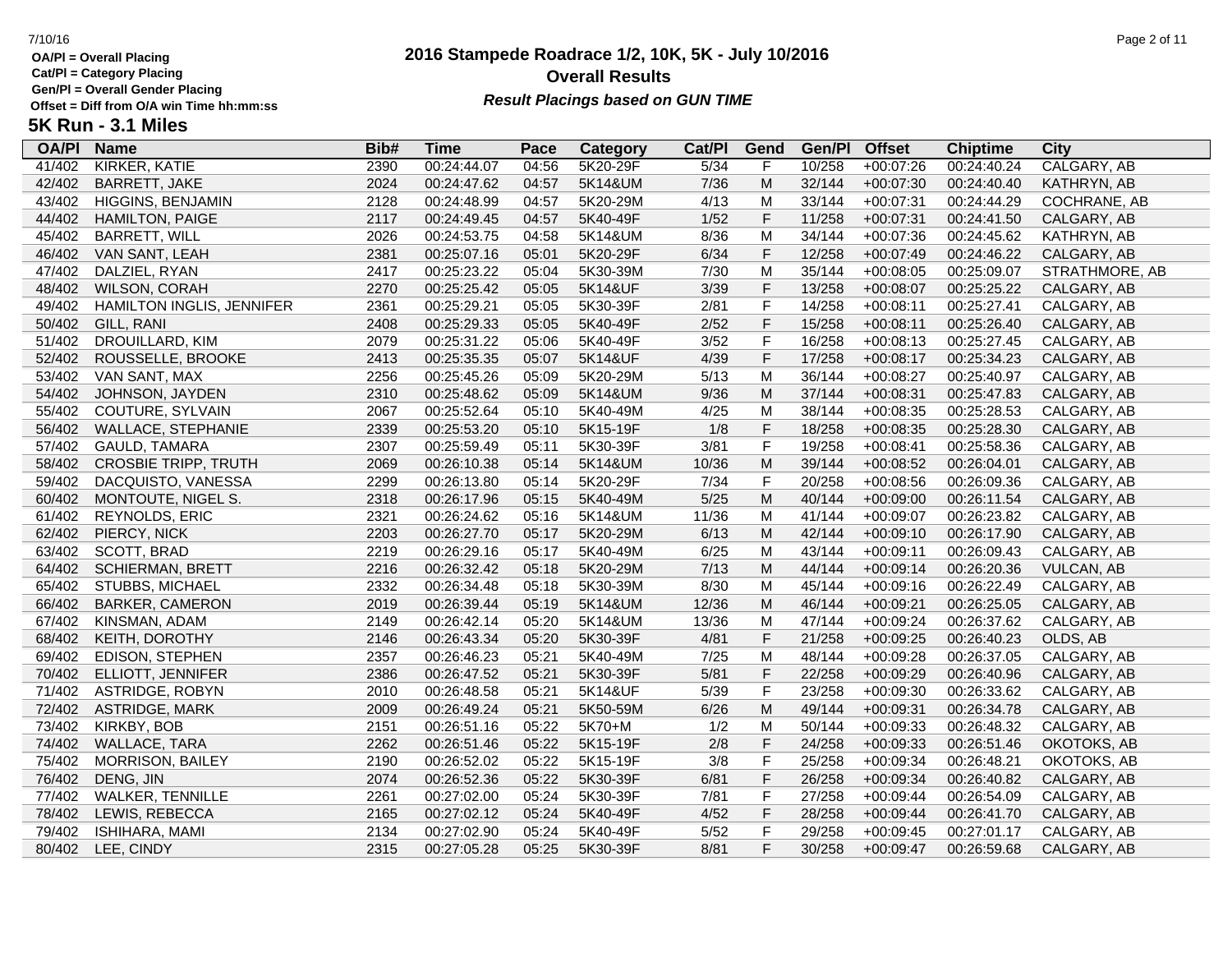**Cat/Pl = Category Placing Gen/Pl = Overall Gender Placing**

**5K Run - 3.1 Miles**

## **2016 Stampede Roadrace 1/2, 10K, 5K - July 10/2016** 7/10/16 Page 3 of 11 **Overall Results** Gen/PI = Overall Gender Placing<br>Offset = Diff from O/A win Time hh:mm:ss *Result Placings based on GUN TIME*

| <b>OA/PI</b> | <b>Name</b>             | Bib# | <b>Time</b> | Pace  | Category | Cat/PI | Gend        | Gen/Pl | <b>Offset</b> | <b>Chiptime</b> | <b>City</b>       |
|--------------|-------------------------|------|-------------|-------|----------|--------|-------------|--------|---------------|-----------------|-------------------|
| 81/402       | <b>VULIC, MARKO</b>     | 2373 | 00:27:14.52 | 05:26 | 5K40-49M | 8/25   | М           | 51/144 | $+00:09:56$   | 00:27:08.16     | CALGARY, AB       |
| 82/402       | VAN SANT, CHASE         | 2255 | 00:27:19.20 | 05:27 | 5K20-29M | 8/13   | M           | 52/144 | $+00:10:01$   | 00:26:58.75     | CALGARY, AB       |
| 83/402       | <b>KEELING, JAMES</b>   | 2432 | 00:27:29.00 | 05:29 | 5K50-59M | 7/26   | М           | 53/144 | $+00:10:11$   | 00:27:01.06     | CALGARY, AB       |
| 84/402       | TUCKER, DANELLE MARIE   | 2252 | 00:27:30.14 | 05:30 | 5K15-19F | 4/8    | F           | 31/258 | $+00:10:12$   | 00:27:28.27     | PITTSBURGH, PA    |
| 85/402       | <b>BARKER, COLLIN</b>   | 2020 | 00:27:30.60 | 05:30 | 5K14&UM  | 14/36  | M           | 54/144 | $+00:10:13$   | 00:27:16.46     | CALGARY, AB       |
| 86/402       | LEITHEAD, AMY           | 2316 | 00:27:31.30 | 05:30 | 5K14&UF  | 6/39   | $\mathsf F$ | 32/258 | $+00:10:13$   | 00:27:29.66     | CALGARY, AB       |
| 87/402       | <b>BOULTER, LEAH</b>    | 2037 | 00:27:36.04 | 05:31 | 5K40-49F | 6/52   | F           | 33/258 | $+00:10:18$   | 00:27:22.94     | CALGARY, AB       |
| 88/402       | CONNORS, JOE            | 2398 | 00:27:40.89 | 05:32 | 5K30-39M | 9/30   | M           | 55/144 | $+00:10:23$   | 00:27:31.58     | CALGARY, AB       |
| 89/402       | DUNN, HOLLY             | 2443 | 00:27:48.15 | 05:33 | 5K20-29F | 8/34   | F           | 34/258 | $+00:10:30$   | 00:27:28.72     | CALGARY, AB       |
| 90/402       | KAWAKAMI, SUMMIT        | 2143 | 00:27:50.40 | 05:34 | 5K14&UM  | 15/36  | M           | 56/144 | $+00:10:32$   | 00:27:50.09     | CALGARY, AB       |
| 91/402       | HONG, JULIE             | 2129 | 00:27:50.47 | 05:34 | 5K30-39F | 9/81   | F           | 35/258 | $+00:10:32$   | 00:27:49.67     | CALGARY, AB       |
| 92/402       | DRYER, BRENDA           | 2303 | 00:27:50.86 | 05:34 | 5K30-39F | 10/81  | $\mathsf F$ | 36/258 | $+00:10:33$   | 00:27:35.40     | CALGARY, AB       |
| 93/402       | ILSLEY, SUSAN           | 2454 | 00:27:51.55 | 05:34 | 5K30-39F | 11/81  | F           | 37/258 | $+00:10:33$   | 00:26:51.92     | CALGARY, AB       |
| 94/402       | GIRALDO, FELIPE         | 2451 | 00:27:51.82 | 05:34 | 5K30-39M | 10/30  | M           | 57/144 | $+00:10:34$   | 00:26:52.48     | CALGARY, AB       |
| 95/402       | ANDERSON, SUSAN         | 2281 | 00:27:52.23 | 05:34 | 5K60-69F | 1/12   | F           | 38/258 | $+00:10:34$   | 00:27:43.24     | CALGARY, AB       |
| 96/402       | REDEKOP, COLIN          | 2208 | 00:27:58.42 | 05:35 | 5K40-49M | 9/25   | M           | 58/144 | $+00:10:40$   | 00:27:53.83     | CALGARY, AB       |
| 97/402       | SHERMAN, MICHAEL        | 2223 | 00:28:06.05 | 05:37 | 5K20-29M | 9/13   | M           | 59/144 | $+00:10:48$   | 00:27:54.81     | CALGARY SW, AB    |
| 98/402       | CARROLL, KATIE          | 2047 | 00:28:09.10 | 05:37 | 5K14&UF  | 7/39   | $\mathsf F$ | 39/258 | $+00:10:51$   | 00:27:56.60     | CALGARY, AB       |
| 99/402       | TELANG, LISA            | 2246 | 00:28:13.33 | 05:38 | 5K40-49F | 7/52   | F           | 40/258 | $+00:10:55$   | 00:28:01.00     | CALGARY, AB       |
| 100/402      | KHAN, SAMEENA           | 2147 | 00:28:16.06 | 05:39 | 5K30-39F | 12/81  | F           | 41/258 | $+00:10:58$   | 00:28:15.27     | CALGARY, AB       |
| 101/402      | SCHWINDT, LOGAN         | 2218 | 00:28:16.56 | 05:39 | 5K15-19M | 5/7    | M           | 60/144 | $+00:10:58$   | 00:28:07.90     | CALGARY, AB       |
| 102/402      | JULIEN, BLAINE          | 2141 | 00:28:18.48 | 05:39 | 5K50-59M | 8/26   | M           | 61/144 | $+00:11:00$   | 00:28:13.38     | CALGARY, AB       |
| 103/402      | STONE, DOUG             | 2241 | 00:28:26.33 | 05:41 | 5K50-59M | 9/26   | M           | 62/144 | $+00:11:08$   | 00:28:12.19     | CALGARY, AB       |
| 104/402      | ASSEN, SCOTT            | 2284 | 00:28:36.41 | 05:43 | 5K20-29M | 10/13  | M           | 63/144 | $+00:11:18$   | 00:28:17.58     | CALGARY, AB       |
| 105/402      | <b>WILSON, NICOLE</b>   | 2271 | 00:28:41.10 | 05:44 | 5K50-59F | 3/30   | F           | 42/258 | $+00:11:23$   | 00:28:34.03     | CALGARY, AB       |
| 106/402      | MISMAS, DAVID           | 2189 | 00:28:41.32 | 05:44 | 5K50-59M | 10/26  | M           | 64/144 | $+00:11:23$   | 00:28:34.09     | CALGARY, AB       |
| 107/402      | FROSTAD, SARA           | 2092 | 00:28:42.39 | 05:44 | 5K14&UF  | 8/39   | F           | 43/258 | $+00:11:24$   | 00:28:38.96     | CALGARY, AB       |
| 108/402      | CHEN, QING              | 2056 | 00:28:43.28 | 05:44 | 5K15-19M | 6/7    | M           | 65/144 | $+00:11:25$   | 00:28:31.43     | CALGARY, AB       |
| 109/402      | GILJE-ALLAN, DYLAN      | 2099 | 00:28:44.16 | 05:44 | 5K20-29M | 11/13  | М           | 66/144 | $+00:11:26$   | 00:28:27.65     | CALGARY, AB       |
| 110/402      | SAUNDERS, IAN           | 2330 | 00:28:48.03 | 05:45 | 5K14&UM  | 16/36  | M           | 67/144 | $+00:11:30$   | 00:28:45.57     | CALGARY, AB       |
| 111/402      | TRIPP, ROB              | 2251 | 00:28:48.44 | 05:45 | 5K50-59M | 11/26  | M           | 68/144 | $+00:11:30$   | 00:28:41.79     | CALGARY, AB       |
| 112/402      | KINSMAN, CRAIG          | 2150 | 00:28:50.64 | 05:46 | 5K50-59M | 12/26  | M           | 69/144 | $+00:11:33$   | 00:28:45.63     | CALGARY, AB       |
| 113/402      | ZAFAR, HAMMAD           | 2347 | 00:28:54.71 | 05:46 | 5K40-49M | 10/25  | М           | 70/144 | $+00:11:37$   | 00:28:46.19     | CALGARY, AB       |
| 114/402      | PIERCY, VENESSA         | 2204 | 00:29:01.15 | 05:48 | 5K20-29F | 9/34   | F           | 44/258 | $+00:11:43$   | 00:28:51.56     | CALGARY, AB       |
| 115/402      | SWANSON, NATALIE        | 2371 | 00:29:01.58 | 05:48 | 5K30-39F | 13/81  | $\mathsf F$ | 45/258 | $+00:11:43$   | 00:28:55.21     | CALGARY, AB       |
| 116/402      | <b>ASHTON, JENNIFER</b> | 2007 | 00:29:04.32 | 05:48 | 5K30-39F | 14/81  | $\mathsf F$ | 46/258 | $+00:11:46$   | 00:28:36.96     | CALGARY, AB       |
| 117/402      | HERNANDEZ, DAVID        | 2420 | 00:29:05.01 | 05:49 | 5K30-39M | 11/30  | М           | 71/144 | $+00:11:47$   | 00:29:05.01     | CALGARY, AB       |
| 118/402      | AUJLA, MANPREET         | 2402 | 00:29:05.28 | 05:49 | 5K14&UF  | 9/39   | F           | 47/258 | $+00:11:47$   | 00:28:55.72     | CALGARY, AB       |
| 119/402      | MARSHALL, SARAH         | 2411 | 00:29:11.28 | 05:50 | 5K40-49F | 8/52   | F           | 48/258 | $+00:11:53$   | 00:28:53.21     | CALGARY, AB       |
| 120/402      | ANDERSON, TAYLOR        | 2004 | 00:29:14.10 | 05:50 | 5K20-29M | 12/13  | M           | 72/144 | $+00:11:56$   | 00:29:01.12     | <b>VULCAN, AB</b> |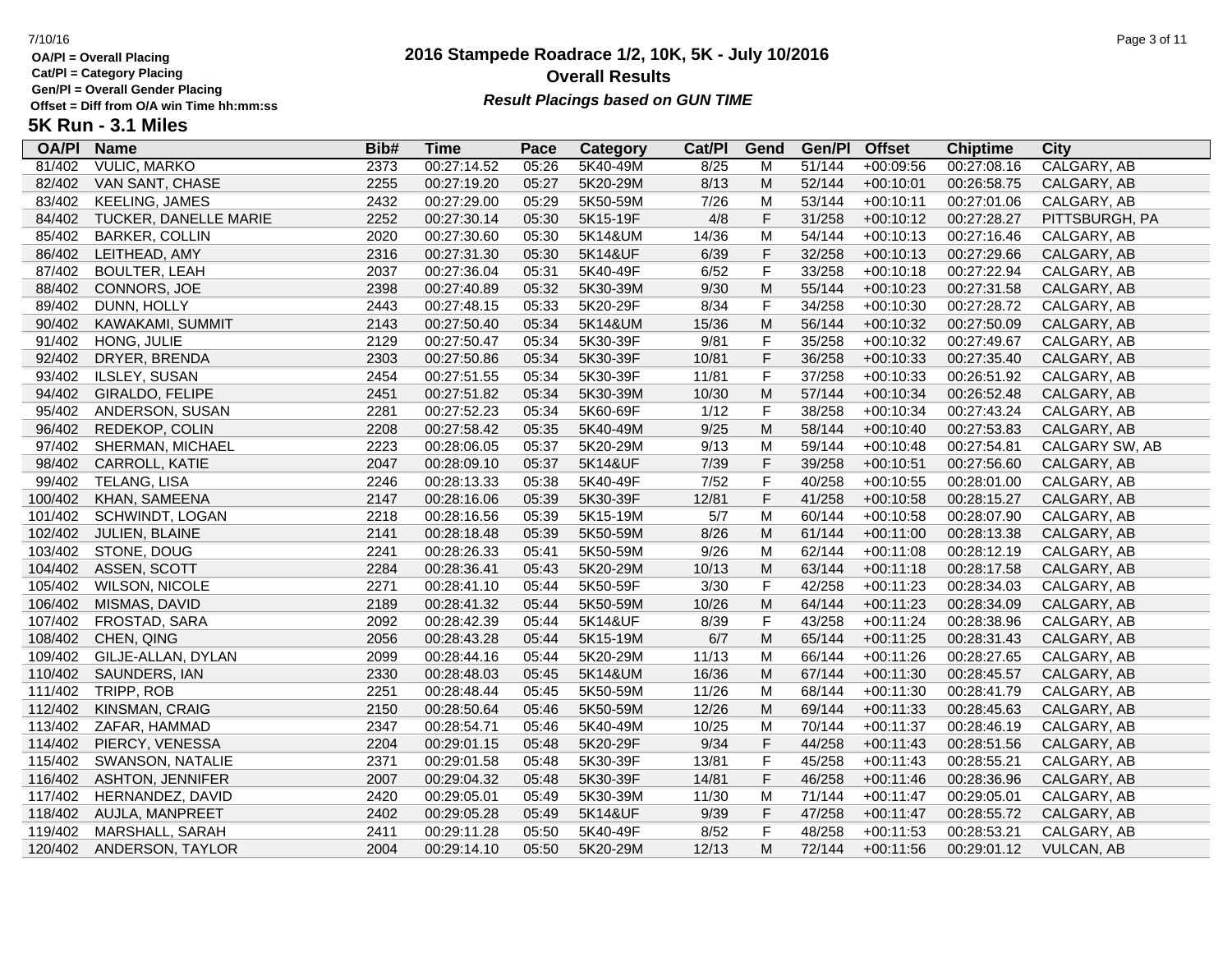**Cat/Pl = Category Placing Gen/Pl = Overall Gender Placing**

**5K Run - 3.1 Miles**

## **2016 Stampede Roadrace 1/2, 10K, 5K - July 10/2016** 7/10/16 Page 4 of 11 **Overall Results** Gen/PI = Overall Gender Placing<br>Offset = Diff from O/A win Time hh:mm:ss *Result Placings based on GUN TIME*

| <b>OA/PI</b> | <b>Name</b>                  | Bib# | <b>Time</b> | Pace  | Category | Cat/PI | Gend        | Gen/Pl | <b>Offset</b> | <b>Chiptime</b> | City              |
|--------------|------------------------------|------|-------------|-------|----------|--------|-------------|--------|---------------|-----------------|-------------------|
| 121/402      | AUJLA, RAJ                   | 2403 | 00:29:15.21 | 05:51 | 5K40-49M | 11/25  | М           | 73/144 | $+00:11:57$   | 00:29:05.70     | CALGARY, AB       |
| 122/402      | <b>HEDGES, SAYLOR</b>        | 2124 | 00:29:18.11 | 05:51 | 5K14&UF  | 10/39  | F           | 49/258 | $+00:12:00$   | 00:29:12.43     | CALGARY, AB       |
| 123/402      | HEDGES, JO-ANN               | 2123 | 00:29:18.19 | 05:51 | 5K40-49F | 9/52   | F           | 50/258 | $+00:12:00$   | 00:29:12.51     | CALGARY, AB       |
| 124/402      | METCALF, LYNN                | 2188 | 00:29:19.97 | 05:51 | 5K60-69F | 2/12   | F           | 51/258 | $+00:12:02$   | 00:29:14.95     | CALGARY, AB       |
| 125/402      | SQUIRE, SIMONA               | 2232 | 00:29:20.88 | 05:52 | 5K20-29F | 10/34  | F           | 52/258 | $+00:12:03$   | 00:29:00.84     | CALGARY, AB       |
| 126/402      | NIEBOER, MICHELLE            | 2455 | 00:29:23.65 | 05:52 | 5K30-39F | 15/81  | F           | 53/258 | $+00:12:06$   | 00:28:23.75     | CALGARY, AB       |
| 127/402      | GONZALEZ, ISABEL             | 2104 | 00:29:26.68 | 05:53 | 5K14&UF  | 11/39  | $\mathsf F$ | 54/258 | $+00:12:09$   | 00:29:16.12     | CALGARY, AB       |
| 128/402      | COONEY, CLAIRE               | 2063 | 00:29:31.40 | 05:54 | 5K40-49F | 10/52  | F           | 55/258 | $+00:12:13$   | 00:29:21.60     | CALGARY, AB       |
| 129/402      | TAYLOR, KELLY                | 2245 | 00:29:35.50 | 05:55 | 5K50-59F | 4/30   | F           | 56/258 | $+00:12:17$   | 00:29:30.62     | MONCTON, NB       |
| 130/402      | DOUCETTE, RACHEL             | 2355 | 00:29:36.02 | 05:55 | 5K30-39F | 16/81  | F           | 57/258 | $+00:12:18$   | 00:29:24.10     | FLORENCEVILLE, NB |
| 131/402      | PLATTEN, DALE                | 2444 | 00:29:40.77 | 05:56 | 5K50-59M | 13/26  | M           | 74/144 | $+00:12:23$   | 00:29:32.39     | CALGARY, AB       |
| 132/402      | MCCAFFREY, BILL              | 2399 | 00:29:42.41 | 05:56 | 5K50-59F | $5/30$ | F           | 58/258 | $+00:12:24$   | 00:29:35.06     | CALGARY, AB       |
| 133/402      | CORNELSSEN, KYLAR            | 2294 | 00:29:44.72 | 05:56 | 5K14&UF  | 12/39  | $\mathsf F$ | 59/258 | $+00:12:27$   | 00:29:23.10     | STETTLER, AB      |
| 134/402      | WALLACE, ANDREW              | 2336 | 00:29:46.85 | 05:57 | 5K14&UM  | 17/36  | M           | 75/144 | $+00:12:29$   | 00:29:22.56     | CALGARY, AB       |
| 135/402      | PARKINSON, CYNDI             | 2202 | 00:29:59.76 | 05:59 | 5K50-59F | 6/30   | F           | 60/258 | $+00:12:42$   | 00:29:43.51     | CALGARY, AB       |
| 136/402      | RUDDELL, NATASHA             | 2325 | 00:30:00.67 | 06:00 | 5K30-39F | 17/81  | F           | 61/258 | $+00:12:43$   | 00:29:43.54     | CALGARY, AB       |
| 137/402      | MASTERSON, SOPHIA            | 2181 | 00:30:01.01 | 06:00 | 5K14&UF  | 13/39  | $\mathsf F$ | 62/258 | $+00:12:43$   | 00:29:52.93     | CALGARY, AB       |
| 138/402      | LABOUCANE, MARIN             | 2154 | 00:30:02.42 | 06:00 | 5K30-39F | 18/81  | F           | 63/258 | $+00:12:44$   | 00:29:50.56     | CALGARY, AB       |
| 139/402      | MCINNIS, BRENDA              | 2183 | 00:30:04.18 | 06:00 | 5K50-59F | 7/30   | $\mathsf F$ | 64/258 | $+00:12:46$   | 00:29:51.58     | CALGARY, AB       |
| 140/402      | FOOTE, BEN                   | 2089 | 00:30:09.25 | 06:01 | 5K40-49M | 12/25  | M           | 76/144 | $+00:12:51$   | 00:29:40.31     | CALGARY, AB       |
| 141/402      | <b>BEATTIE, MAEGEN</b>       | 2027 | 00:30:10.20 | 06:02 | 5K40-49F | 11/52  | F           | 65/258 | $+00:12:52$   | 00:30:03.37     | CALGARY, AB       |
| 142/402      | POIRIER, ROSEMARY            | 2379 | 00:30:12.38 | 06:02 | 5K20-29F | 11/34  | F           | 66/258 | $+00:12:54$   | 00:30:03.08     | CALGARY, AB       |
| 143/402      | <b>GRYCKIEWICZ, DANIELLE</b> | 2110 | 00:30:13.97 | 06:02 | 5K20-29F | 12/34  | $\mathsf F$ | 67/258 | $+00:12:56$   | 00:30:12.84     | CALGARY, AB       |
| 144/402      | LEBHERZ, BILL                | 2314 | 00:30:14.81 | 06:02 | 5K40-49M | 13/25  | M           | 77/144 | $+00:12:57$   | 00:30:13.49     | CALGARY, AB       |
| 145/402      | <b>BARRETT, KATE</b>         | 2025 | 00:30:15.32 | 06:03 | 5K14&UF  | 14/39  | F           | 68/258 | $+00:12:57$   | 00:30:08.27     | KATHRYN, AB       |
| 146/402      | YELLIN, MICHELLE             | 2276 | 00:30:18.22 | 06:03 | 5K60-69F | 3/12   | F           | 69/258 | $+00:13:00$   | 00:30:13.44     | CALGARY, AB       |
| 147/402      | O'CONNOR, MAUREEN            | 2199 | 00:30:23.85 | 06:04 | 5K50-59F | 8/30   | F           | 70/258 | $+00:13:06$   | 00:30:12.14     | CALGARY, AB       |
| 148/402      | TOWNSEND, JEFF               | 2333 | 00:30:27.95 | 06:05 | 5K30-39M | 12/30  | M           | 78/144 | $+00:13:10$   | 00:27:27.95     | CALGARY, AB       |
| 149/402      | HALPIN, GRACE                | 2115 | 00:30:31.93 | 06:06 | 5K14&UF  | 15/39  | $\mathsf F$ | 71/258 | $+00:13:14$   | 00:30:28.12     | CALGARY, AB       |
| 150/402      | ZHAO, LEI                    | 2278 | 00:30:32.61 | 06:06 | 5K30-39F | 19/81  | F           | 72/258 | $+00:13:15$   | 00:30:24.23     | CALGARY, AB       |
| 151/402      | WATSON, ALEXANDRA            | 2342 | 00:30:35.13 | 06:07 | 5K20-29F | 13/34  | F           | 73/258 | $+00:13:17$   | 00:30:07.45     | CALGARY, AB       |
| 152/402      | GYONYOR, MARY LOU            | 2111 | 00:30:45.07 | 06:09 | 5K60-69F | 4/12   | $\mathsf F$ | 74/258 | $+00:13:27$   | 00:30:36.26     | CALGARY, AB       |
| 153/402      | BELL, PAT                    | 2029 | 00:30:46.35 | 06:09 | 5K60-69F | 5/12   | $\mathsf F$ | 75/258 | $+00:13:28$   | 00:30:42.07     | REGINA, SK        |
| 154/402      | <b>BEUTEL, LINDSAY</b>       | 2349 | 00:30:47.24 | 06:09 | 5K30-39F | 20/81  | F           | 76/258 | $+00:13:29$   | 00:30:36.09     | CALGARY, AB       |
| 155/402      | VAN SANT, JANE               | 2384 | 00:30:50.29 | 06:10 | 5K50-59F | 9/30   | $\mathsf F$ | 77/258 | $+00:13:32$   | 00:30:29.20     | CALGARY, AB       |
| 156/402      | RUDDELL, RACHEL              | 2326 | 00:30:50.29 | 06:10 | 5K30-39F | 21/81  | F           | 78/258 | $+00:13:32$   | 00:30:32.70     | CALGARY, AB       |
| 157/402      | ROSKEY, SUSAN                | 2382 | 00:30:50.39 | 06:10 | 5K50-59F | 10/30  | $\mathsf F$ | 79/258 | $+00:13:32$   | 00:30:31.44     | CALGARY, AB       |
| 158/402      | FASOLI TUCKER, CORINNE       | 2084 | 00:30:52.47 | 06:10 | 5K40-49F | 12/52  | F           | 80/258 | $+00:13:34$   | 00:30:38.35     | MILLARVILLE, AB   |
| 159/402      | FETHERSTONHAUGH, KEN         | 2086 | 00:30:53.73 | 06:10 | 5K40-49M | 14/25  | M           | 79/144 | $+00:13:36$   | 00:30:31.90     | CALGARY, AB       |
|              | 160/402 SHERMAN, EDWARD      | 2221 | 00:30:57.85 | 06:11 | 5K50-59M | 14/26  | M           | 80/144 | $+00:13:40$   | 00:30:46.69     | WINDSOR, NS       |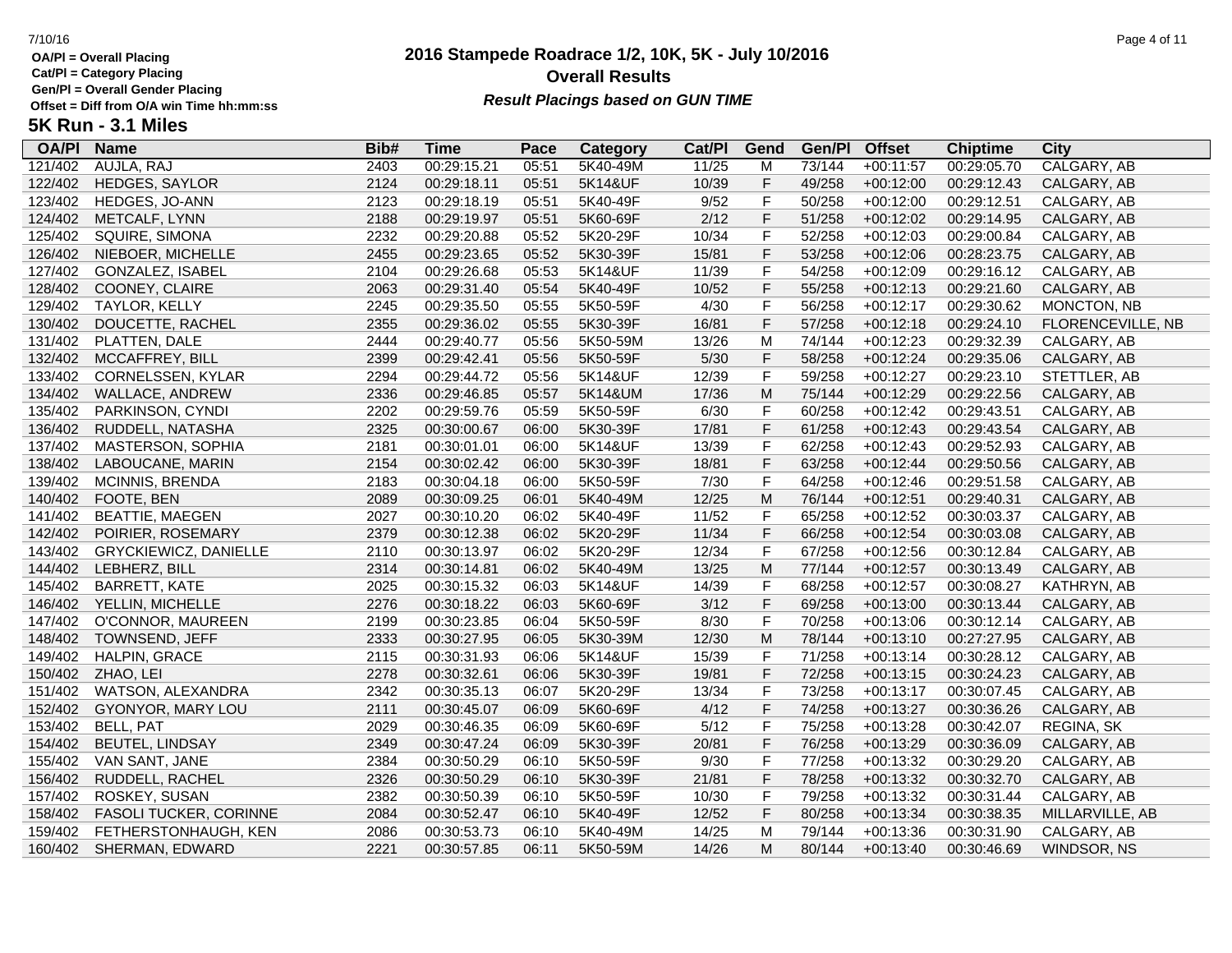**Cat/Pl = Category Placing**

**Gen/Pl = Overall Gender Placing**

### **2016 Stampede Roadrace 1/2, 10K, 5K - July 10/2016** 7/10/16 Page 5 of 11 **Overall Results Result Placings based on GUN TIME**

| <b>OA/PI</b> | <b>Name</b>             | Bib# | Time        | Pace  | Category | Cat/PI | Gend                                                                                  | Gen/Pl  | <b>Offset</b> | <b>Chiptime</b> | City                   |
|--------------|-------------------------|------|-------------|-------|----------|--------|---------------------------------------------------------------------------------------|---------|---------------|-----------------|------------------------|
| 161/402      | <b>KIRK, GARY</b>       | 2311 | 00:31:02.09 | 06:12 | 5K50-59M | 15/26  | M                                                                                     | 81/144  | $+00:13:44$   | 00:30:57.27     | CALGARY, AB            |
| 162/402      | <b>BALL, DAVID</b>      | 2427 | 00:31:03.24 | 06:12 | 5K50-59M | 16/26  | M                                                                                     | 82/144  | $+00:13:45$   | 00:30:41.61     | CALGARY, AB            |
| 163/402      | ILSLEY, HEATHER         | 2453 | 00:31:04.56 | 06:12 | 5K30-39F | 22/81  | $\mathsf F$                                                                           | 81/258  | $+00:13:46$   | 00:30:03.74     | CALGARY, AB            |
| 164/402      | DORRIAN, ASHLEY         | 2452 | 00:31:05.71 | 06:13 | 5K30-39M | 13/30  | M                                                                                     | 83/144  | $+00:13:48$   | 00:30:05.52     | CALGARY, AB            |
| 165/402      | ORACHESKI, KATIE        | 2431 | 00:31:05.77 | 06:13 | 5K30-39F | 23/81  | $\mathsf F$                                                                           | 82/258  | $+00:13:48$   | 00:30:46.34     | CALGARY, AB            |
| 166/402      | MCDONALD, JANELL        | 2430 | 00:31:08.08 | 06:13 | 5K40-49F | 13/52  | F                                                                                     | 83/258  | $+00:13:50$   | 00:30:45.87     | CALGARY, AB            |
| 167/402      | WALKER, SUZY            | 2260 | 00:31:09.33 | 06:13 | 5K50-59F | 11/30  | F                                                                                     | 84/258  | $+00:13:51$   | 00:31:01.64     | QUEENSTOWN, OTHEF      |
| 168/402      | CHARLEBOIS, JAMIE       | 2053 | 00:31:11.83 | 06:14 | 5K30-39M | 14/30  | $\mathsf{M}% _{T}=\mathsf{M}_{T}\!\left( a,b\right) ,\ \mathsf{M}_{T}=\mathsf{M}_{T}$ | 84/144  | $+00:13:54$   | 00:30:41.13     | CALGARY, AB            |
| 169/402      | BROWN, SANDY            | 2428 | 00:31:18.20 | 06:15 | 5K60-69F | 6/12   | $\mathsf F$                                                                           | 85/258  | $+00:14:00$   | 00:31:10.66     | CALGARY, AB            |
| 170/402      | <b>BROWN, EMMA</b>      | 2405 | 00:31:18.23 | 06:15 | 5K20-29F | 14/34  | $\mathsf F$                                                                           | 86/258  | $+00:14:00$   | 00:31:10.94     | LUNENBURG, ON          |
| 171/402      | DOUCETTE, MELISSA       | 2302 | 00:31:18.61 | 06:15 | 5K30-39F | 24/81  | F                                                                                     | 87/258  | $+00:14:01$   | 00:31:09.50     | CALGARY, AB            |
| 172/402      | CORNELSSEN, CHRISTA     | 2293 | 00:31:20.35 | 06:16 | 5K40-49F | 14/52  | F                                                                                     | 88/258  | $+00:14:02$   | 00:30:59.06     | STETTLER, AB           |
| 173/402      | LEWIS, KAYNE            | 2162 | 00:31:23.18 | 06:16 | 5K14&UM  | 18/36  | M                                                                                     | 85/144  | $+00:14:05$   | 00:31:12.77     | CALGARY, AB            |
| 174/402      | LEWIS, KARLENA          | 2161 | 00:31:23.19 | 06:16 | 5K40-49F | 15/52  | F                                                                                     | 89/258  | $+00:14:05$   | 00:31:12.64     | CALGARY, AB            |
| 175/402      | WEI, JIEQI              | 2265 | 00:31:23.26 | 06:16 | 5K70+M   | 2/2    | M                                                                                     | 86/144  | $+00:14:05$   | 00:31:21.53     | CALGARY, AB            |
| 176/402      | WILSON, ANDREE          | 2378 | 00:31:25.54 | 06:17 | 5K30-39F | 25/81  | $\mathsf F$                                                                           | 90/258  | $+00:14:07$   | 00:31:21.69     | CALGARY, AB            |
| 177/402      | KING, SANDRA            | 2148 | 00:31:29.47 | 06:17 | 5K60-69F | $7/12$ | F                                                                                     | 91/258  | $+00:14:11$   | 00:31:21.06     | <b>BRAGG CREEK, AB</b> |
| 178/402      | GALE, LYNDA             | 2306 | 00:31:41.35 | 06:20 | 5K40-49F | 16/52  | F                                                                                     | 92/258  | $+00:14:23$   | 00:31:21.62     | CANMORE, AB            |
| 179/402      | <b>BOLETTA, GEORGE</b>  | 2093 | 00:31:46.54 | 06:21 | 5K30-39F | 26/81  | F                                                                                     | 93/258  | $+00:14:28$   | 00:31:37.81     | CALGARY, AB            |
| 180/402      | KELLY, KATE             | 2388 | 00:31:46.88 | 06:21 | 5K50-59F | 12/30  | $\mathsf F$                                                                           | 94/258  | $+00:14:29$   | 00:31:14.34     | CALGARY, AB            |
| 181/402      | TONG, PATRICIA          | 2248 | 00:31:52.84 | 06:22 | 5K40-49F | 17/52  | $\mathsf F$                                                                           | 95/258  | $+00:14:35$   | 00:31:29.69     | CALGARY, AB            |
| 182/402      | LAMOTHE, JEREMY         | 2313 | 00:31:53.75 | 06:22 | 5K30-39M | 15/30  | M                                                                                     | 87/144  | $+00:14:36$   | 00:31:11.22     | CALGARY, AB            |
| 183/402      | <b>BANOS, ERIK</b>      | 2017 | 00:31:57.14 | 06:23 | 5K30-39M | 16/30  | M                                                                                     | 88/144  | $+00:14:39$   | 00:31:41.79     | AIRDRIE, AB            |
| 184/402      | VON ENGELBRECHTE, ERIC  | 2335 | 00:32:01.30 | 06:24 | 5K30-39M | 17/30  | ${\sf M}$                                                                             | 89/144  | $+00:14:43$   | 00:31:18.15     | CALGARY, AB            |
| 185/402      | <b>WESTOVER, EMILY</b>  | 2457 | 00:32:09.05 | 06:25 | 5K20-29F | 15/34  | $\mathsf F$                                                                           | 96/258  | $+00:14:51$   | 00:32:09.05     |                        |
| 186/402      | FETHERSTONHAUGH, DRYDEN | 2085 | 00:32:12.47 | 06:26 | 5K14&UM  | 19/36  | ${\sf M}$                                                                             | 90/144  | $+00:14:54$   | 00:32:08.69     | CALGARY, AB            |
| 187/402      | WALLACE, ASHLEY         | 2337 | 00:32:12.97 | 06:26 | 5K14&UF  | 16/39  | $\mathsf F$                                                                           | 97/258  | $+00:14:55$   | 00:31:48.87     | CALGARY, AB            |
| 188/402      | WALLACE, JAMIE          | 2338 | 00:32:13.86 | 06:26 | 5K40-49M | 15/25  | M                                                                                     | 91/144  | $+00:14:56$   | 00:31:49.75     | CALGARY, AB            |
| 189/402      | HUFFMAN, ALEKSANDRA     | 2132 | 00:32:15.78 | 06:27 | 5K30-39F | 27/81  | $\mathsf F$                                                                           | 98/258  | $+00:14:58$   | 00:32:00.14     | CALGARY, AB            |
| 190/402      | CROSBIE, SARAH          | 2068 | 00:32:16.28 | 06:27 | 5K30-39F | 28/81  | $\mathsf F$                                                                           | 99/258  | $+00:14:58$   | 00:32:09.95     | CALGARY, AB            |
| 191/402      | JILECKOVA, MARTINA      | 2139 | 00:32:16.77 | 06:27 | 5K40-49F | 18/52  | $\mathsf F$                                                                           | 100/258 | $+00:14:59$   | 00:32:03.56     | CALGARY, AB            |
| 192/402      | ROBERTS, JUDY-LYNN      | 2380 | 00:32:19.91 | 06:27 | 5K30-39F | 29/81  | $\mathsf F$                                                                           | 101/258 | $+00:15:02$   | 00:32:09.29     | PARADISE, NL           |
| 193/402      | HEDGES, WARREN          | 2125 | 00:32:23.54 | 06:28 | 5K50-59M | 17/26  | M                                                                                     | 92/144  | $+00:15:05$   | 00:32:17.30     | CALGARY, AB            |
| 194/402      | KIRKER, ANNE            | 2389 | 00:32:24.04 | 06:28 | 5K50-59F | 13/30  | $\mathsf F$                                                                           | 102/258 | $+00:15:06$   | 00:32:20.18     | CALGARY, AB            |
| 195/402      | <b>MORRIS, CHRIS</b>    | 2320 | 00:32:29.41 | 06:29 | 5K30-39M | 18/30  | M                                                                                     | 93/144  | $+00:15:11$   | 00:32:22.77     | CALGARY, AB            |
| 196/402      | YOSHIMURA, WESTON       | 2277 | 00:32:33.75 | 06:30 | 5K40-49M | 16/25  | M                                                                                     | 94/144  | $+00:15:16$   | 00:32:22.09     | CALGARY, AB            |
| 197/402      | JAMES, DEBRA            | 2138 | 00:32:33.83 | 06:30 | 5K40-49F | 19/52  | $\mathsf{F}$                                                                          | 103/258 | $+00:15:16$   | 00:32:23.21     | CALGARY, AB            |
| 198/402      | HORNE, KATHLEEN         | 2131 | 00:32:36.39 | 06:31 | 5K50-59F | 14/30  | F                                                                                     | 104/258 | $+00:15:18$   | 00:32:27.48     | CALGARY, AB            |
| 199/402      | FROSTAD, CHERYL         | 2091 | 00:32:43.40 | 06:32 | 5K40-49F | 20/52  | F                                                                                     | 105/258 | $+00:15:25$   | 00:32:39.48     | CALGARY, AB            |
| 200/402      | WILSON, LINDSAY         | 2395 | 00:32:43.73 | 06:32 | 5K30-39F | 30/81  | F                                                                                     | 106/258 | $+00:15:26$   | 00:32:31.50     | CALGARY, AB            |
|              |                         |      |             |       |          |        |                                                                                       |         |               |                 |                        |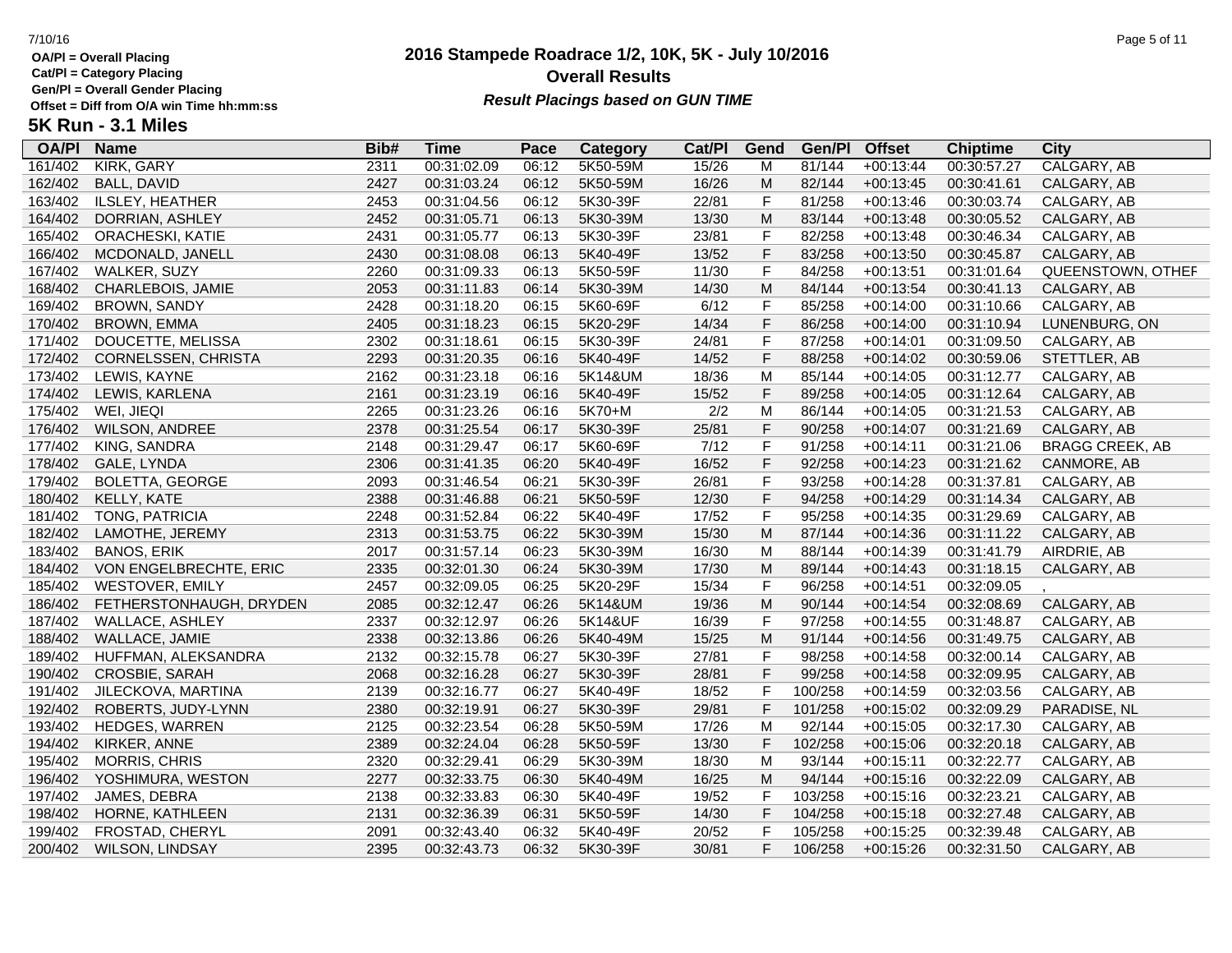**Cat/Pl = Category Placing Gen/Pl = Overall Gender Placing**

**5K Run - 3.1 Miles**

## **2016 Stampede Roadrace 1/2, 10K, 5K - July 10/2016** 7/10/16 Page 6 of 11 **Overall Results** Gen/PI = Overall Gender Placing<br>Offset = Diff from O/A win Time hh:mm:ss *Result Placings based on GUN TIME*

| <b>OA/PI</b> | <b>Name</b>              | Bib# | <b>Time</b> | Pace  | <b>Category</b> | Cat/PI | Gend        | Gen/Pl  | <b>Offset</b> | <b>Chiptime</b> | <b>City</b>      |
|--------------|--------------------------|------|-------------|-------|-----------------|--------|-------------|---------|---------------|-----------------|------------------|
| 201/402      | <b>BENNETT, MANDY</b>    | 2288 | 00:32:45.75 | 06:33 | 5K40-49F        | 21/52  | F           | 107/258 | $+00:15:28$   | 00:32:28.08     | CALGARY, AB      |
| 202/402      | ROUSSELLE, CHARLES       | 2414 | 00:32:46.61 | 06:33 | 5K14&UM         | 20/36  | M           | 95/144  | $+00:15:29$   | 00:32:45.76     | CALGARY, AB      |
| 203/402      | <b>RUSH, LOUISE</b>      | 2368 | 00:32:47.09 | 06:33 | 5K20-29F        | 16/34  | F           | 108/258 | $+00:15:29$   | 00:32:39.95     | CALGARY, AB      |
| 204/402      | STAIRS, NATASHA          | 2436 | 00:32:51.77 | 06:34 | 5K40-49F        | 22/52  | $\mathsf F$ | 109/258 | $+00:15:34$   | 00:32:44.14     | SHERWOOD PRK, AB |
| 205/402      | TALDORF, SYLVIA          | 2424 | 00:32:56.04 | 06:35 | 5K50-59F        | 15/30  | $\mathsf F$ | 110/258 | $+00:15:38$   | 00:32:36.99     | CALGARY, AB      |
| 206/402      | STRANSKY, ERIN           | 2242 | 00:32:59.00 | 06:35 | 5K14&UF         | 17/39  | F           | 111/258 | $+00:15:41$   | 00:32:38.59     | COLLINGWOOD, ON  |
| 207/402      | <b>GIBORSKI, NICOLE</b>  | 2097 | 00:33:01.89 | 06:36 | 5K30-39F        | 31/81  | F           | 112/258 | $+00:15:44$   | 00:32:25.21     | CALGARY, AB      |
| 208/402      | GIBORSKI, JASON          | 2096 | 00:33:02.11 | 06:36 | 5K30-39M        | 19/30  | M           | 96/144  | $+00:15:44$   | 00:32:23.93     | CALGARY, AB      |
| 209/402      | SHI, IVY                 | 2225 | 00:33:02.87 | 06:36 | 5K14&UF         | 18/39  | F           | 113/258 | $+00:15:45$   | 00:32:51.79     | CALGARY, AB      |
| 210/402      | <b>BERTSCH, CARLA</b>    | 2031 | 00:33:04.69 | 06:36 | 5K30-39F        | 32/81  | $\mathsf F$ | 114/258 | $+00:15:47$   | 00:32:55.33     | CALGARY, AB      |
| 211/402      | LAMBROPOULOS, MARIANNA   | 2155 | 00:33:04.95 | 06:36 | 5K30-39F        | 33/81  | $\mathsf F$ | 115/258 | $+00:15:47$   | 00:32:55.64     | CALGARY, AB      |
| 212/402      | SANTOS, JOCELYN          | 2329 | 00:33:05.09 | 06:37 | 5K40-49F        | 23/52  | $\mathsf F$ | 116/258 | $+00:15:47$   | 00:32:57.86     | CALGARY, AB      |
| 213/402      | HAJDU, YASMIN            | 2308 | 00:33:05.93 | 06:37 | 5K14&UF         | 19/39  | F           | 117/258 | $+00:15:48$   | 00:32:47.36     | CALGARY, AB      |
| 214/402      | RYAN, COLLEEN            | 2215 | 00:33:07.19 | 06:37 | 5K20-29F        | 17/34  | $\mathsf F$ | 118/258 | $+00:15:49$   | 00:32:53.61     | CALGARY, AB      |
| 215/402      | HALPIN, BETH             | 2114 | 00:33:07.49 | 06:37 | 5K40-49F        | 24/52  | F           | 119/258 | $+00:15:49$   | 00:32:46.26     | CALGARY, AB      |
| 216/402      | FETHERSTONHAUGH, MELISSA | 2087 | 00:33:07.65 | 06:37 | 5K40-49F        | 25/52  | $\mathsf F$ | 120/258 | $+00:15:50$   | 00:32:45.82     | CALGARY, AB      |
| 217/402      | MULDER, TRISH            | 2193 | 00:33:11.47 | 06:38 | 5K40-49F        | 26/52  | $\mathsf F$ | 121/258 | $+00:15:53$   | 00:32:47.50     | CALGARY, AB      |
| 218/402      | FREIBURGER, FRAN         | 2090 | 00:33:12.06 | 06:38 | 5K60-69F        | 8/12   | $\mathsf F$ | 122/258 | $+00:15:54$   | 00:33:00.14     | CALGARY, AB      |
| 219/402      | SCHMIDT, NAJDA           | 2217 | 00:33:18.73 | 06:39 | 5K30-39F        | 34/81  | F           | 123/258 | $+00:16:01$   | 00:32:50.33     | CALGARY, AB      |
| 220/402      | HEDGES, CARSON           | 2121 | 00:33:20.54 | 06:40 | 5K14&UM         | 21/36  | M           | 97/144  | $+00:16:02$   | 00:33:14.21     | CALGARY, AB      |
| 221/402      | MCCLARTY, JACK           | 2438 | 00:33:28.23 | 06:41 | 5K30-39M        | 20/30  | M           | 98/144  | $+00:16:10$   | 00:33:15.13     | OOLTEWAH, TENN   |
| 222/402      | HAMILTON, LESLIE         | 2116 | 00:33:30.44 | 06:42 | 5K30-39F        | 35/81  | F           | 124/258 | $+00:16:12$   | 00:33:03.28     | CALGARY, AB      |
| 223/402      | RUDY, CAROL              | 2328 | 00:33:34.56 | 06:42 | 5K50-59F        | 16/30  | F           | 125/258 | $+00:16:16$   | 00:33:17.62     | CALGARY, AB      |
| 224/402      | RUDY, BLAIR              | 2327 | 00:33:34.57 | 06:42 | 5K50-59M        | 18/26  | M           | 99/144  | $+00:16:16$   | 00:33:18.03     | CALGARY, AB      |
| 225/402      | ROSCA, ELVIRA            | 2214 | 00:33:36.35 | 06:43 | 5K40-49F        | 27/52  | F           | 126/258 | $+00:16:18$   | 00:33:26.31     | CALGARY, AB      |
| 226/402      | <b>COLTRIN, MICHAEL</b>  | 2440 | 00:33:37.32 | 06:43 | 5K14&UM         | 22/36  | M           | 100/144 | $+00:16:19$   | 00:33:24.22     | OOLTEWAH, TENN   |
| 227/402      | FUNK, CAVENCE            | 2305 | 00:33:40.99 | 06:44 | 5K14&UM         | 23/36  | M           | 101/144 | $+00:16:23$   | 00:33:16.09     | WINNIPEG, AB     |
| 228/402      | COLTRIN, MATTHEW         | 2441 | 00:33:41.64 | 06:44 | 5K14&UM         | 24/36  | M           | 102/144 | $+00:16:24$   | 00:33:27.52     | OOLTEWAH, TENN   |
| 229/402      | MCCLARTY, BOSTON         | 2437 | 00:33:47.26 | 06:45 | 5K14&UM         | 25/36  | м           | 103/144 | $+00:16:29$   | 00:33:33.14     | OOLTEWAH, TENN   |
| 230/402      | MAXWELL, ANDREW          | 2182 | 00:33:50.02 | 06:46 | 5K30-39M        | 21/30  | M           | 104/144 | $+00:16:32$   | 00:33:28.61     | CALGARY, AB      |
| 231/402      | VAN SANT, BEN            | 2372 | 00:33:51.60 | 06:46 | 5K50-59M        | 19/26  | M           | 105/144 | $+00:16:34$   | 00:33:31.87     | CALGARY, AB      |
| 232/402      | LIN, HELENA              | 2169 | 00:33:58.15 | 06:47 | 5K20-29F        | 18/34  | $\mathsf F$ | 127/258 | $+00:16:40$   | 00:33:28.73     | CALGARY, AB      |
| 233/402      | LIN, EDVIN               | 2168 | 00:33:58.65 | 06:47 | 5K20-29M        | 13/13  | M           | 106/144 | $+00:16:41$   | 00:33:29.41     | CALGARY, AB      |
| 234/402      | WITHELL, JOSH            | 2396 | 00:34:00.16 | 06:48 | 5K30-39M        | 22/30  | M           | 107/144 | $+00:16:42$   | 00:33:17.96     | CALGARY, AB      |
| 235/402      | LOCKE, NANCY             | 2410 | 00:34:05.06 | 06:49 | 5K40-49F        | 28/52  | F           | 128/258 | $+00:16:47$   | 00:33:45.10     | COLLINGWOOD, ON  |
| 236/402      | DELANEY, LYNN            | 2301 | 00:34:05.25 | 06:49 | 5K50-59F        | 17/30  | $\mathsf F$ | 129/258 | $+00:16:47$   | 00:33:56.52     | CALGARY, AB      |
| 237/402      | WILLMER, TAMMY           | 2269 | 00:34:09.17 | 06:49 | 5K30-39F        | 36/81  | F           | 130/258 | $+00:16:51$   | 00:33:33.77     | CALGARY, AB      |
| 238/402      | WILLMER, RYAN            | 2268 | 00:34:09.43 | 06:49 | 5K30-39M        | 23/30  | M           | 108/144 | $+00:16:51$   | 00:33:31.20     | CALGARY, AB      |
| 239/402      | MULDER, LAURA            | 2192 | 00:34:11.72 | 06:50 | 5K40-49F        | 29/52  | F           | 131/258 | $+00:16:54$   | 00:33:47.83     | CALGARY, AB      |
| 240/402      | PAETHKE, ALLISON         | 2200 | 00:34:15.22 | 06:51 | 5K30-39F        | 37/81  | F           | 132/258 | $+00:16:57$   | 00:34:02.62     | CALGARY, AB      |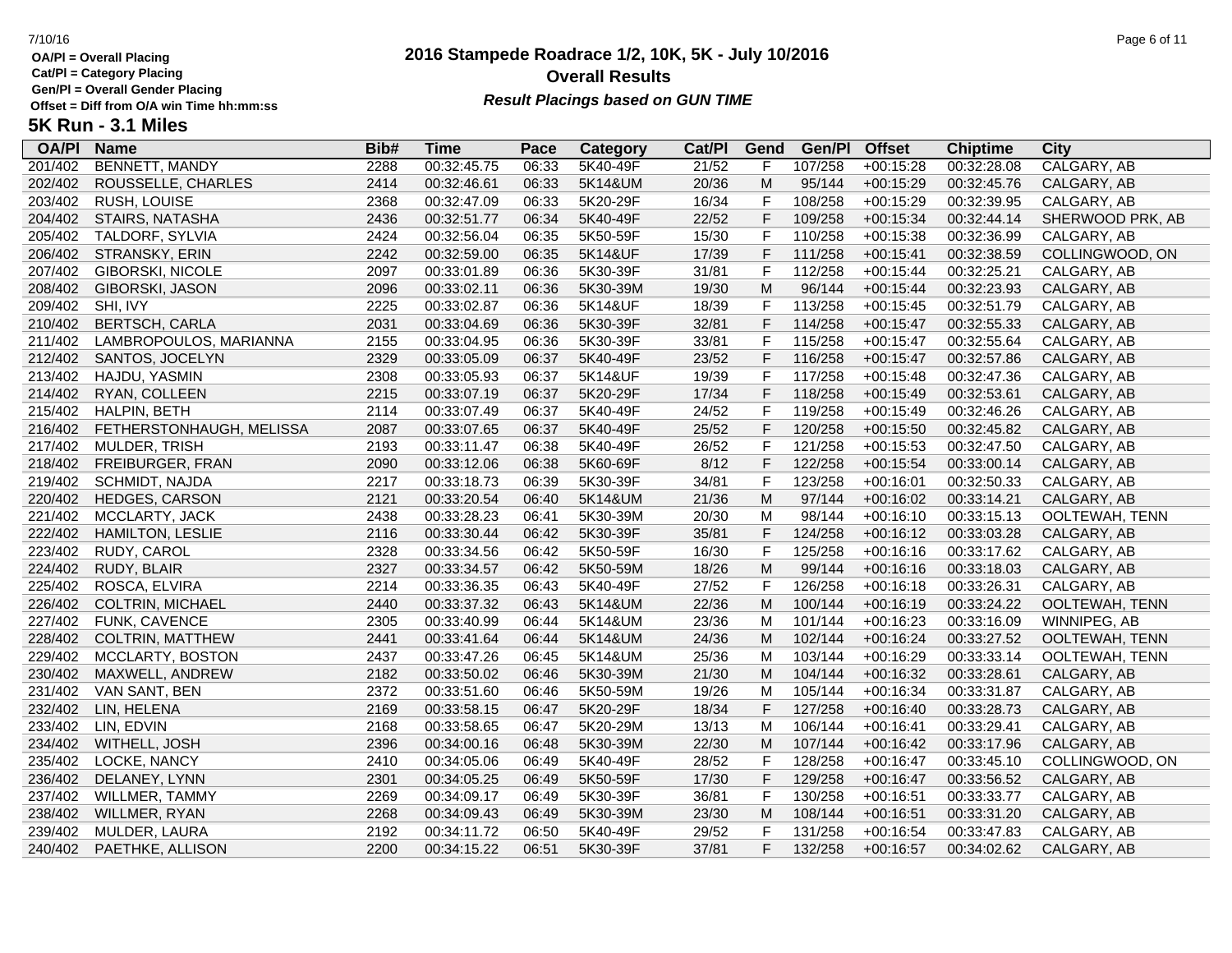**Cat/Pl = Category Placing**

**Gen/Pl = Overall Gender Placing**

### **2016 Stampede Roadrace 1/2, 10K, 5K - July 10/2016** 7/10/16 Page 7 of 11 **Overall Results Result Placings based on GUN TIME**

| <b>OA/PI</b> | <b>Name</b>               | Bib# | Time        | Pace  | Category | Cat/PI | Gend         | Gen/Pl  | <b>Offset</b> | <b>Chiptime</b> | City             |
|--------------|---------------------------|------|-------------|-------|----------|--------|--------------|---------|---------------|-----------------|------------------|
| 241/402      | KOUYATE, AICHA            | 2312 | 00:34:28.23 | 06:53 | 5K20-29F | 19/34  | F            | 133/258 | $+00:17:10$   | 00:34:22.23     | CALGARY, AB      |
| 242/402      | WALKER, MICHELLE          | 2259 | 00:34:29.21 | 06:53 | 5K30-39F | 38/81  | F            | 134/258 | $+00:17:11$   | 00:34:09.66     | CALGARY, AB      |
| 243/402      | DALZIEL, ANNA             | 2416 | 00:34:30.93 | 06:54 | 5K30-39F | 39/81  | $\mathsf F$  | 135/258 | $+00:17:13$   | 00:34:16.17     | STRATHMORE, AB   |
| 244/402      | WILSON, MADDIE            | 2346 | 00:34:32.51 | 06:54 | 5K20-29F | 20/34  | F            | 136/258 | $+00:17:14$   | 00:34:27.33     | CALGARY, AB      |
| 245/402      | <b>BERNARD, LISA</b>      | 2289 | 00:34:32.70 | 06:54 | 5K20-29F | 21/34  | $\mathsf{F}$ | 137/258 | $+00:17:15$   | 00:34:27.16     | OKOTOKS, AB      |
| 246/402      | FORD, CARL                | 2445 | 00:34:35.92 | 06:55 | 5K40-49M | 17/25  | M            | 109/144 | $+00:17:18$   | 00:34:12.37     | WASHINGTON, WA   |
| 247/402      | ROUSSELLE, SARA           | 2415 | 00:34:37.83 | 06:55 | 5K14&UF  | 20/39  | F            | 138/258 | $+00:17:20$   | 00:34:32.95     | CALGARY, AB      |
| 248/402      | <b>BORDEN, CHERYL</b>     | 2032 | 00:34:48.86 | 06:57 | 5K50-59F | 18/30  | F            | 139/258 | $+00:17:31$   | 00:34:28.10     | CALGARY, AB      |
| 249/402      | DECHANT, ANTHONY          | 2300 | 00:34:49.86 | 06:57 | 5K30-39M | 24/30  | M            | 110/144 | $+00:17:32$   | 00:34:06.71     | CALGARY, AB      |
| 250/402      | <b>CULLEN, EMMA</b>       | 2070 | 00:34:50.29 | 06:58 | 5K14&UF  | 21/39  | $\mathsf F$  | 140/258 | $+00:17:32$   | 00:34:33.67     | COMOX, BC        |
| 251/402      | WILLISKO, RANDI           | 2267 | 00:34:54.67 | 06:58 | 5K30-39F | 40/81  | $\mathsf{F}$ | 141/258 | $+00:17:37$   | 00:34:26.39     | CALGARY, AB      |
| 252/402      | BOUDREAU, HAROLD          | 2034 | 00:34:54.85 | 06:58 | 5K40-49M | 18/25  | M            | 111/144 | $+00:17:37$   | 00:34:35.81     | NEPEAN, ON       |
| 253/402      | <b>BOUDREAU, KRISTEN</b>  | 2035 | 00:34:54.97 | 06:58 | 5K30-39F | 41/81  | F            | 142/258 | $+00:17:37$   | 00:34:35.76     | NEPEAN, ON       |
| 254/402      | DUKE, GRACE               | 2419 | 00:34:55.57 | 06:59 | 5K60-69F | 9/12   | $\mathsf F$  | 143/258 | $+00:17:37$   | 00:34:38.08     | AIRDRIE, AB      |
| 255/402      | REIERSON, ALLISON         | 2209 | 00:35:02.45 | 07:00 | 5K30-39F | 42/81  | F            | 144/258 | $+00:17:44$   | 00:34:55.62     | CALGARY, AB      |
| 256/402      | SMITH, CAMILLE            | 2228 | 00:35:05.96 | 07:01 | 5K30-39F | 43/81  | F            | 145/258 | $+00:17:48$   | 00:34:53.96     | CALGARY, AB      |
| 257/402      | BOYER, MARC               | 2404 | 00:35:10.06 | 07:02 | 5K50-59M | 20/26  | м            | 112/144 | $+00:17:52$   | 00:34:39.36     | BROSSARD, QC     |
| 258/402      | CEJALVO, KATHRYN          | 2292 | 00:35:16.02 | 07:03 | 5K40-49F | 30/52  | F            | 146/258 | $+00:17:58$   | 00:35:05.58     | CALGARY, AB      |
| 259/402      | DENG, AN                  | 2073 | 00:35:17.64 | 07:03 | 5K40-49F | 31/52  | $\mathsf{F}$ | 147/258 | $+00:18:00$   | 00:35:05.64     | CALGARY, AB      |
| 260/402      | CHENIER, IRIS             | 2351 | 00:35:20.67 | 07:04 | 5K14&UF  | 22/39  | $\mathsf{F}$ | 148/258 | $+00:18:03$   | 00:35:03.38     | CALGARY, AB      |
| 261/402      | GOODWIN, BROOKE           | 2108 | 00:35:23.87 | 07:04 | 5K30-39F | 44/81  | $\mathsf{F}$ | 149/258 | $+00:18:06$   | 00:35:08.51     | CALGARY, AB      |
| 262/402      | LEWIS, KELSEY             | 2163 | 00:35:23.87 | 07:04 | 5K20-29F | 22/34  | F            | 150/258 | $+00:18:06$   | 00:35:08.61     | EDMONTON, AB     |
| 263/402      | COOK, MACKENZIE           | 2062 | 00:35:24.09 | 07:04 | 5K20-29F | 23/34  | $\mathsf{F}$ | 151/258 | $+00:18:06$   | 00:35:08.55     | SPRUCE GROVE, AB |
| 264/402      | ROONEY, KEVIN             | 2213 | 00:35:34.65 | 07:06 | 5K50-59M | 21/26  | M            | 113/144 | $+00:18:17$   | 00:35:12.74     | CALGARY, AB      |
| 265/402      | CHARLEBOIS, SARAH         | 2054 | 00:35:35.32 | 07:07 | 5K20-29F | 24/34  | F            | 152/258 | $+00:18:17$   | 00:35:04.62     | CALGARY, AB      |
| 266/402      | MACDOUGALL, DEISE         | 2393 | 00:35:38.30 | 07:07 | 5K30-39F | 45/81  | F            | 153/258 | $+00:18:20$   | 00:35:19.73     | CALGARY, AB      |
| 267/402      | MENDIZABAL, NIRBANA       | 2186 | 00:35:41.67 | 07:08 | 5K30-39F | 46/81  | F            | 154/258 | $+00:18:24$   | 00:35:25.79     | AIRDRIE, AB      |
| 268/402      | SHOEBRIDGE, MICHELLE      | 2226 | 00:35:42.83 | 07:08 | 5K40-49F | 32/52  | F            | 155/258 | $+00:18:25$   | 00:35:35.92     | CALGARY, AB      |
| 269/402      | <b>BOUCHARD, MICHELLE</b> | 2033 | 00:35:47.03 | 07:09 | 5K30-39F | 47/81  | $\mathsf{F}$ | 156/258 | $+00:18:29$   | 00:35:20.33     | STRATHMORE, AB   |
| 270/402      | LUDBROOK, HANNAH          | 2171 | 00:35:47.85 | 07:09 | 5K15-19F | 5/8    | $\mathsf{F}$ | 157/258 | $+00:18:30$   | 00:35:31.34     | CALGARY, AB      |
| 271/402      | NGUYEN, JUSTINE           | 2197 | 00:35:48.37 | 07:09 | 5K30-39F | 48/81  | $\mathsf{F}$ | 158/258 | $+00:18:30$   | 00:35:25.87     | CALGARY, AB      |
| 272/402      | <b>BROOKER, MACKENZIE</b> | 2039 | 00:35:56.35 | 07:11 | 5K14&UF  | 23/39  | $\mathsf F$  | 159/258 | $+00:18:38$   | 00:35:35.06     | CALGARY, AB      |
| 273/402      | <b>BROOKER, SHANNON</b>   | 2040 | 00:35:56.46 | 07:11 | 5K40-49F | 33/52  | F            | 160/258 | $+00:18:38$   | 00:35:34.70     | CALGARY, AB      |
| 274/402      | GILLINGWATER, SUE         | 2103 | 00:35:56.53 | 07:11 | 5K40-49M | 19/25  | M            | 114/144 | $+00:18:38$   | 00:35:40.89     | CALGARY, AB      |
| 275/402      | LUDBROOK, GRACIE          | 2170 | 00:35:57.76 | 07:11 | 5K14&UF  | 24/39  | F            | 161/258 | $+00:18:40$   | 00:35:41.25     | CALGARY, AB      |
| 276/402      | <b>FESYK, SHAWNIE</b>     | 2358 | 00:36:06.30 | 07:13 | 5K40-49F | 34/52  | F            | 162/258 | $+00:18:48$   | 00:35:33.38     | CALGARY, AB      |
| 277/402      | SEWARD, SHARON            | 2220 | 00:36:10.86 | 07:14 | 5K40-49F | 35/52  | $\mathsf{F}$ | 163/258 | $+00:18:53$   | 00:35:57.12     | CALGARY, AB      |
| 278/402      | NOLKE, CHERYL             | 2198 | 00:36:10.93 | 07:14 | 5K50-59F | 19/30  | $\mathsf F$  | 164/258 | $+00:18:53$   | 00:35:57.64     | CALGARY, AB      |
| 279/402      | BARKER, JADE              | 2021 | 00:36:12.58 | 07:14 | 5K15-19F | 6/8    | F            | 165/258 | $+00:18:54$   | 00:35:53.37     | CALGARY, AB      |
| 280/402      | <b>BARKER, PAUL</b>       | 2022 | 00:36:13.14 | 07:14 | 5K50-59M | 22/26  | M            | 115/144 | $+00:18:55$   | 00:35:53.60     | CALGARY, AB      |
|              |                           |      |             |       |          |        |              |         |               |                 |                  |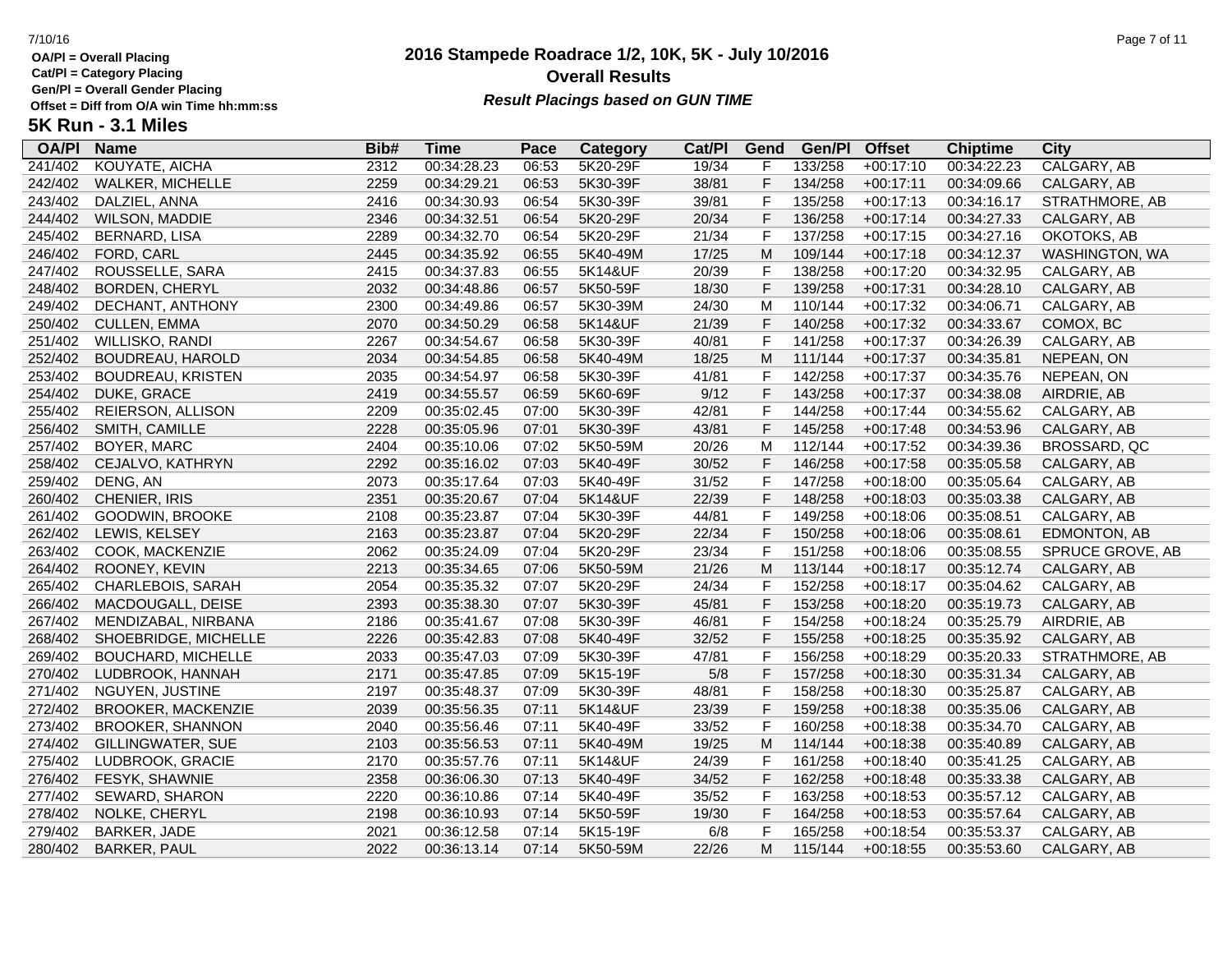**Cat/Pl = Category Placing**

**Gen/Pl = Overall Gender Placing**

**5K Run - 3.1 Miles**

### **2016 Stampede Roadrace 1/2, 10K, 5K - July 10/2016** 7/10/16 Page 8 of 11 **Overall Results Result Placings based on GUN TIME**

| <b>OA/PI</b> | Name                      | Bib# | Time        | Pace  | Category | Cat/PI | Gend | Gen/Pl  | <b>Offset</b> | <b>Chiptime</b> | City          |
|--------------|---------------------------|------|-------------|-------|----------|--------|------|---------|---------------|-----------------|---------------|
| 281/402      | BARRETT, DAWN             | 2023 | 00:36:18.38 | 07:15 | 5K30-39F | 49/81  |      | 166/258 | +00:19:00     | 00:36:10.69     | KATHYRN, AB   |
| 282/402      | MOORE, HEATHER            | 2319 | 00:36:32.40 | 07:18 | 5K40-49F | 36/52  |      | 167/258 | $+00:19:14$   | 00:36:14.51     | CANMORE, AB   |
| 283/402      | KYLE, TERESA              | 2391 | 00:36:42.31 | 07:20 | 5K50-59F | 20/30  |      | 168/258 | $+00:19:24$   | 00:36:38.93     | CAMBRIDGE, ON |
| 284/402      | KYLE-MACLEAN, MADILYNN    | 2392 | 00:36:42.37 | 07:20 | 5K14&UF  | 25/39  |      | 169/258 | $+00:19:24$   | 00:36:39.83     | GUELPH, ON    |
| 285/402      | <b>GONZALEZ, VICTORIA</b> | 2106 | 00:36:45.51 | 07:21 | 5K14&UF  | 26/39  |      | 170/258 | $+00:19:27$   | 00:36:34.50     | CALGARY, AB   |
| 286/402      | GONZALEZ, LAURA           | 2105 | 00:36:45.74 | 07:21 | 5K40-49F | 37/52  |      | 171/258 | $+00:19:28$   | 00:36:35.18     | CALGARY, AB   |
| 287/402      | <b>GREER, SHAUNA</b>      | 2409 | 00:36:59.19 | 07:23 | 5K40-49F | 38/52  | E    | 172/258 | $+00:19:41$   | 00:36:51.84     | CALGARY, AB   |
| 288/402      | MALONEY, DAVID            | 2177 | 00:37:06.66 | 07:25 | 5K40-49M | 20/25  | M    | 116/144 | $+00:19:49$   | 00:36:33.74     | ABINGDON, VA  |
| 289/402      | <b>UONG, SHERRY</b>       | 2253 | 00:37:08.29 | 07:25 | 5K20-29F | 25/34  |      | 173/258 | +00:19:50     | 00:36:59.11     | CALGARY, AB   |
| 290/402      | BAPTISTE, TERRI           | 2433 | 00:37:08.85 | 07:25 | 5K20-29F | 26/34  |      | 174/258 | $+00:19:51$   | 00:36:58.92     | MASKWACIS, AB |
| 291/402      | <b>IWASIW, NANCY</b>      | 2137 | 00:37:10.09 | 07:26 | 5K30-39F | 50/81  | F    | 175/258 | $+00:19:52$   | 00:36:44.77     | CALGARY, AB   |
| 292/402      | CHILDS, HOLLY             | 2058 | 00:37:10.41 | 07:26 | 5K50-59F | 21/30  | F.   | 176/258 | $+00:19:52$   | 00:36:45.03     | CALAGRY, AB   |
| 293/402      | CHENIER, LIAM             | 2352 | 00:37:18.98 | 07:27 | 5K14&UM  | 26/36  | M    | 117/144 | $+00:20:01$   | 00:37:01.57     | CALGARY, AB   |
| 294/402      | MACDONALD, KRISTEN        | 2172 | 00:37:25.09 | 07:29 | 5K40-49F | 39/52  |      | 177/258 | $+00:20:07$   | 00:37:02.97     | CALGARY, AB   |
| 295/402      | STONE, ANNE               | 2240 | 00:37:32.97 | 07:30 | 5K50-59F | 22/30  |      | 178/258 | $+00:20:15$   | 00:37:18.85     | CALGARY, AB   |
| 296/402      | <b>MACKAN, KRISTINA</b>   | 2173 | 00:37:34.69 | 07:30 | 5K40-49F | 40/52  |      | 179/258 | $+00:20:17$   | 00:37:07.99     | CALGARY, AB   |
|              |                           |      |             |       |          |        |      |         |               |                 |               |

295/402 STONE, ANNE 2240 00:37:32.97 07:30 5K50-59F 22/30 F 178/258 +00:20:15 00:37:18.85 CALGARY, AB 296/402 MACKAN, KRISTINA 2173 00:37:34.69 07:30 5K40-49F 40/52 F 179/258 +00:20:17 00:37:07.99 CALGARY, AB 297/402 COLBOURN, JENNIFER 2446 00:37:35.83 07:31 5K40-49F 41/52 F 180/258 +00:20:18 00:37:09.19 CALGARY, AB 298/402 MUTHUKUMRU, JODY 2367 00:37:38.73 07:31 5K30-39F 51/81 F 181/258 +00:20:21 00:37:28.29 CALGARY, AB 299/402 HADDEN, KRISTINA 2113 00:37:40.46 07:32 5K20-29F 27/34 F 182/258 +00:20:22 00:37:12.70 CALGARY, AB 300/402 KULCZYCKI, HAILEY 2152 00:37:46.65 07:33 5K14&UF 27/39 F 183/258 +00:20:29 00:37:46.45 CALGARY, AB 301/402 GJURA, JULIE 2100 00:37:59.00 07:35 5K50-59F 23/30 F 184/258 +00:20:41 00:37:42.96 CALGARY, AB 302/402 MASIN, TANIA 2179 00:38:12.15 07:38 5K30-39F 52/81 F 185/258 +00:20:54 00:37:37.23 PRINCE GEORGE, BC 303/402 ATKINSON, ERIC 2285 00:38:24.63 07:40 5K30-39M 25/30 M 118/144 +00:21:07 00:37:45.88 CALGARY, AB 304/402 ATKINSON, JULIA 2286 00:38:24.67 07:40 5K30-39F 53/81 F 186/258 +00:21:07 00:37:46.49 CALGARY, AB 305/402 CAMPBELL, HEATHER 2350 00:38:27.71 07:41 5K30-39F 54/81 F 187/258 +00:21:10 00:38:11.00 CALGARY, AB 306/402 CHENIER, MAEA 2353 00:38:27.75 07:41 5K14&UF 28/39 F 188/258 +00:21:10 00:38:11.04 CALGARY, AB 307/402 COCKBURN, ROBERT 2060 00:38:30.62 07:42 5K30-39M 26/30 M 119/144 +00:21:13 00:38:05.24 CALGARY, AB 308/402 COCKBURN, JESSICA 2059 00:38:30.86 07:42 5K30-39F 55/81 F 189/258 +00:21:13 00:38:05.34 CALGARY, AB

309/402 EDWARDS, RACHAEL 2083 00:38:34.96 07:42 5K30-39F 56/81 F 190/258 +00:21:17 00:38:16.53 CALGARY, AB 310/402 CHERWONKA, JOELLE 2057 00:38:37.71 07:43 5K40-49F 42/52 F 191/258 +00:21:20 00:38:17.30 CALGARY, AB 311/402 TRAN, KELLY 2249 00:38:49.81 07:45 5K30-39F 57/81 F 192/258 +00:21:32 00:38:22.39 EDMONTON, AB 312/402 FITZHENRY, TRACEY 2088 00:38:55.11 07:47 5K30-39F 58/81 F 193/258 +00:21:37 00:38:32.74 CALGARY, AB 313/402 EDNEY, DAVE 2082 00:39:07.91 07:49 5K60-69M 5/5 M 120/144 +00:21:50 00:38:46.82 CALGARY, AB 314/402 MCKERLIE, DOMINIQUE 2184 00:39:10.39 07:50 5K14&UF 29/39 F 194/258 +00:21:52 00:38:47.15 CALGARY, AB 315/402 MCKERLIE, NADIYA 2448 00:39:10.56 07:50 5K30-39F 59/81 F 195/258 +00:21:52 00:38:47.37 CALGARY, AB 316/402 BALDWIN, AMANDA 2016 00:39:13.47 07:50 5K20-29F 28/34 F 196/258 +00:21:55 00:38:46.31 CALGARY, AB 317/402 AGOAWIKE, CHRISTA 2000 00:39:15.27 07:51 5K14&UF 30/39 F 197/258 +00:21:57 00:38:48.03 CALGARY, AB 318/402 AGOAWIKE, UGOCHI 2003 00:39:15.35 07:51 5K15-19F 7/8 F 198/258 +00:21:57 00:38:48.77 CALGARY, AB 320/402 CLARKE, MARIE 2435 00:39:17.39 07:51 5K60-69F 10/12 F 200/258 +00:21:59 00:39:03.27 OOLTEWAH, TENN 319/402 MCCLARTY, SUSAN 2439 00:39:17.39 07:51 5K30-39F 60/81 F 199/258 +00:21:59 00:39:03.26 OOLTEWAH, TENN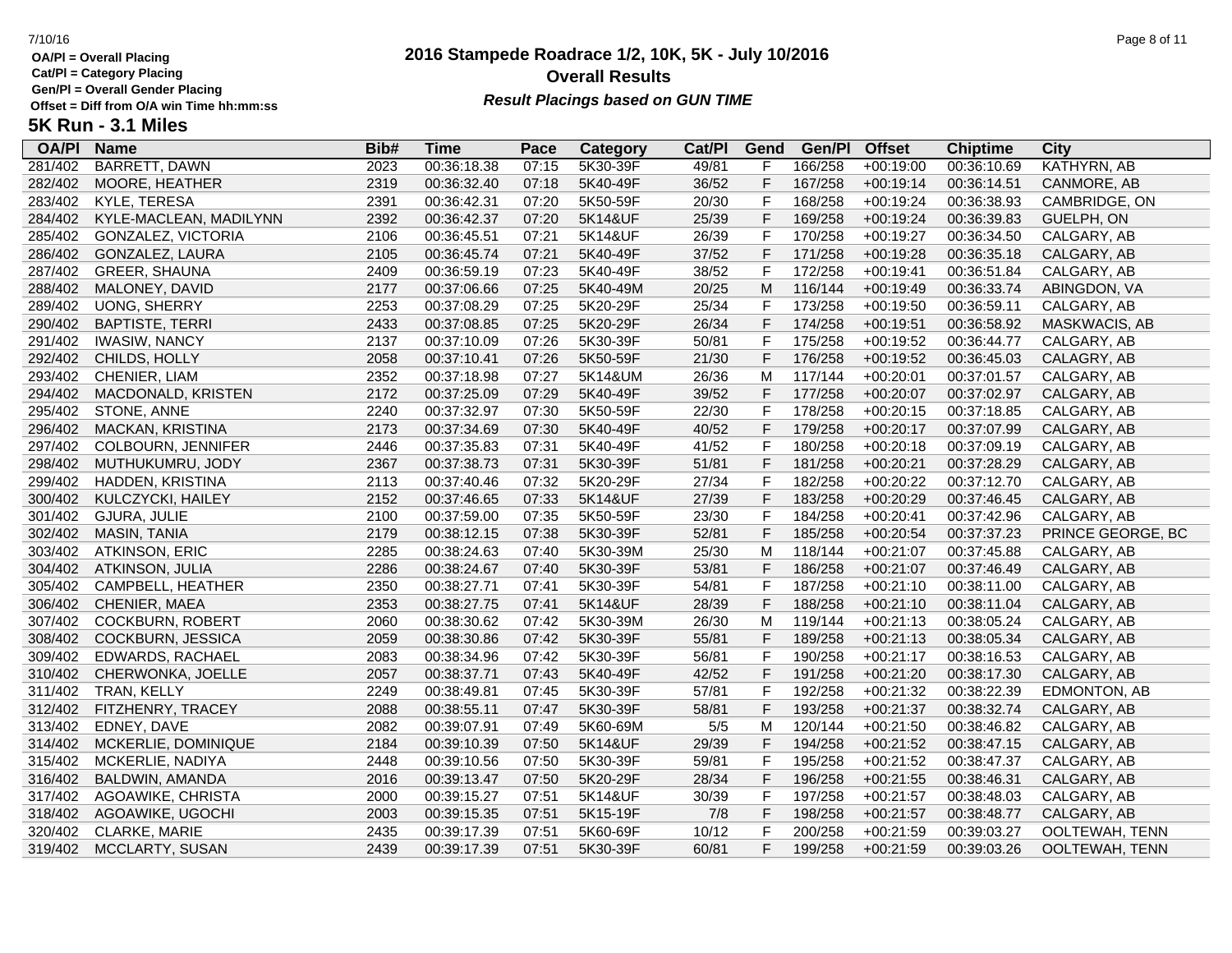**Cat/Pl = Category Placing**

**Gen/Pl = Overall Gender Placing**

**5K Run - 3.1 Miles**

## **2016 Stampede Roadrace 1/2, 10K, 5K - July 10/2016** 7/10/16 Page 9 of 11 **Overall Results** Gen/PI = Overall Gender Placing<br>Offset = Diff from O/A win Time hh:mm:ss *Result Placings based on GUN TIME*

| <b>OA/PI</b> | <b>Name</b>               | Bib# | <b>Time</b> | Pace  | Category | Cat/PI | Gend           | Gen/Pl  | <b>Offset</b> | <b>Chiptime</b> | City           |
|--------------|---------------------------|------|-------------|-------|----------|--------|----------------|---------|---------------|-----------------|----------------|
| 321/402      | <b>GHELFI, MURILO</b>     | 2094 | 00:39:18.87 | 07:51 | 5K30-39M | 27/30  | M              | 121/144 | $+00:22:01$   | 00:39:13.39     | CALGARY, AB    |
| 322/402      | CHARPENTIER, IARA         | 2406 | 00:39:19.41 | 07:51 | 5K14&UF  | 31/39  | F              | 201/258 | $+00:22:01$   | 00:38:56.67     | CALGARY, AB    |
| 323/402      | CHARPENTIER, JENNIFER     | 2055 | 00:39:19.42 | 07:51 | 5K30-39F | 61/81  | $\mathsf{F}$   | 202/258 | $+00:22:01$   | 00:38:56.23     | CALGARY, AB    |
| 324/402      | <b>GHELFI, NICOLE</b>     | 2095 | 00:39:23.64 | 07:52 | 5K20-29F | 29/34  | $\mathsf F$    | 203/258 | $+00:22:06$   | 00:39:18.33     | CALGARY, AB    |
| 325/402      | ZOETEMAN, MERCEDES        | 2280 | 00:39:34.23 | 07:54 | 5K20-29F | 30/34  | $\mathsf F$    | 204/258 | $+00:22:16$   | 00:39:34.23     | CALGARY, AB    |
| 326/402      | ZOETEMAN, JASON           | 2279 | 00:39:34.73 | 07:54 | 5K40-49M | 21/25  | M              | 122/144 | $+00:22:17$   | 00:39:20.99     | CALGARY, AB    |
| 327/402      | WITTAL, DAN               | 2273 | 00:39:36.90 | 07:55 | 5K40-49M | 22/25  | M              | 123/144 | $+00:22:19$   | 00:39:18.83     | CALGARY, AB    |
| 328/402      | ANDREAS, LANETTE          | 2282 | 00:39:39.90 | 07:55 | 5K40-49F | 43/52  | $\mathsf F$    | 205/258 | $+00:22:22$   | 00:39:28.65     | CALGARY, AB    |
| 329/402      | <b>BURIL, CINDY</b>       | 2291 | 00:39:40.10 | 07:56 | 5K30-39M | 28/30  | M              | 124/144 | $+00:22:22$   | 00:39:28.85     | CALGARY, AB    |
| 330/402      | <b>BUKOWICKI, MIRANDA</b> | 2044 | 00:39:41.64 | 07:56 | 5K30-39F | 62/81  | $\mathsf F$    | 206/258 | $+00:22:24$   | 00:39:06.65     | CALGARY, AB    |
| 331/402      | <b>KRESS, MICHELE</b>     | 2363 | 00:39:56.11 | 07:59 | 5K40-49F | 44/52  | $\mathsf{F}$   | 207/258 | $+00:22:38$   | 00:39:47.52     | LETHBRIDGE, AB |
| 332/402      | MACMILLAN, LEAH           | 2175 | 00:39:58.81 | 07:59 | 5K30-39F | 63/81  | $\mathsf F$    | 208/258 | $+00:22:41$   | 00:39:38.99     | CALGARY, AB    |
| 333/402      | HATCHER, DELORES          | 2118 | 00:40:19.85 | 08:03 | 5K50-59F | 24/30  | $\mathsf F$    | 209/258 | $+00:23:02$   | 00:39:52.81     | CALGARY, AB    |
| 334/402      | MENGERINK, TAYA           | 2187 | 00:40:23.42 | 08:04 | 5K30-39F | 64/81  | $\overline{F}$ | 210/258 | $+00:23:05$   | 00:40:07.09     | CALGARY, AB    |
| 335/402      | PIRIE, BARBARA            | 2205 | 00:40:30.01 | 08:06 | 5K40-49F | 45/52  | $\mathsf{F}$   | 211/258 | $+00:23:12$   | 00:40:10.54     | CALGARY, AB    |
| 336/402      | HONG, SOOK                | 2130 | 00:40:39.54 | 08:07 | 5K60-69F | 11/12  | $\mathsf F$    | 212/258 | $+00:23:21$   | 00:40:35.77     | CALGARY, AB    |
| 337/402      | KAWAKAMI, MERRIT          | 2142 | 00:40:41.07 | 08:08 | 5K14&UM  | 27/36  | M              | 125/144 | $+00:23:23$   | 00:40:37.31     | CALGARY, AB    |
| 338/402      | LI, YAN                   | 2166 | 00:40:51.51 | 08:10 | 5K30-39F | 65/81  | F              | 213/258 | $+00:23:33$   | 00:40:46.49     | CALGARY, AB    |
| 339/402      | <b>GRAHAM, DANIELLE</b>   | 2359 | 00:41:12.98 | 08:14 | 5K30-39F | 66/81  | $\mathsf F$    | 214/258 | $+00:23:55$   | 00:41:10.59     | CALGARY, AB    |
| 340/402      | <b>GRAHAM, MADDISON</b>   | 2360 | 00:41:13.05 | 08:14 | 5K14&UF  | 32/39  | $\mathsf{F}$   | 215/258 | $+00:23:55$   | 00:41:10.31     | CALGARY, AB    |
| 341/402      | TRAN, QUAN                | 2250 | 00:41:29.05 | 08:17 | 5K30-39F | 67/81  | $\mathsf F$    | 216/258 | $+00:24:11$   | 00:41:02.69     | EDMONTON, AB   |
| 342/402      | RITTMAN, TIA-LOU          | 2210 | 00:41:30.90 | 08:18 | 5K14&UF  | 33/39  | F              | 217/258 | $+00:24:13$   | 00:41:04.81     | EDMONTON, AB   |
| 343/402      | CHANT, CAYLIE             | 2049 | 00:41:36.12 | 08:19 | 5K14&UF  | 34/39  | $\mathsf{F}$   | 218/258 | $+00:24:18$   | 00:41:09.88     | CALGARY, AB    |
| 344/402      | HATCHER, JULIA            | 2120 | 00:41:36.56 | 08:19 | 5K14&UF  | 35/39  | $\mathsf F$    | 219/258 | $+00:24:18$   | 00:41:09.70     | CALGARY, AB    |
| 345/402      | TALDORF, KRISTA           | 2423 | 00:41:36.76 | 08:19 | 5K40-49F | 46/52  | F              | 220/258 | $+00:24:19$   | 00:41:17.13     | CALGARY, AB    |
| 346/402      | SCHINDEL, RAENA           | 2369 | 00:41:40.53 | 08:20 | 5K30-39F | 68/81  | $\mathsf F$    | 221/258 | $+00:24:22$   | 00:41:09.76     | CALGARY, AB    |
| 347/402      | CALDER, TAMMY             | 2046 | 00:41:44.22 | 08:20 | 5K40-49F | 47/52  | $\mathsf F$    | 222/258 | $+00:24:26$   | 00:41:40.46     | CALGARY, AB    |
| 348/402      | LAPPALAINEN, CALE         | 2158 | 00:41:57.09 | 08:23 | 5K14&UM  | 28/36  | M              | 126/144 | $+00:24:39$   | 00:41:52.90     | CALGARY, AB    |
| 349/402      | LAPPALAINEN, DEBBIE       | 2159 | 00:41:58.16 | 08:23 | 5K30-39F | 69/81  | $\mathsf F$    | 223/258 | $+00:24:40$   | 00:41:54.07     | CALGARY, AB    |
| 350/402      | COOPER, BARB              | 2064 | 00:42:19.31 | 08:27 | 5K50-59F | 25/30  | $\mathsf F$    | 224/258 | $+00:25:01$   | 00:41:50.47     | NORTH YORK, ON |
| 351/402      | GLAZ, JANE                | 2101 | 00:42:47.76 | 08:33 | 5K30-39F | 70/81  | $\mathsf F$    | 225/258 | $+00:25:30$   | 00:42:23.53     | CALGARY, AB    |
| 352/402      | GLAZ, YVAN                | 2102 | 00:42:47.88 | 08:33 | 5K14&UM  | 29/36  | M              | 127/144 | $+00:25:30$   | 00:42:22.43     | CALGARY, AB    |
| 353/402      | SADDLEBACK, TEDDI         | 2421 | 00:42:59.88 | 08:35 | 5K20-29F | 31/34  | $\mathsf F$    | 226/258 | $+00:25:42$   | 00:42:49.95     | WETASKIWIN, AB |
| 354/402      | RAE-ROBINSON, HUGH        | 2207 | 00:43:08.50 | 08:37 | 5K14&UM  | 30/36  | M              | 128/144 | $+00:25:50$   | 00:42:47.09     | CALGARY, AB    |
| 355/402      | RAE, ROCHELLE             | 2206 | 00:43:09.34 | 08:37 | 5K40-49F | 48/52  | $\mathsf F$    | 227/258 | $+00:25:51$   | 00:42:48.05     | CALGARY, AB    |
| 356/402      | ISHIHARA-GOODING, KYLA    | 2136 | 00:43:10.39 | 08:38 | 5K14&UF  | 36/39  | $\mathsf F$    | 228/258 | $+00:25:52$   | 00:43:09.07     | CALGARY, AB    |
| 357/402      | SMITH, KIM                | 2229 | 00:43:19.00 | 08:39 | 5K30-39F | 71/81  | $\mathsf F$    | 229/258 | $+00:26:01$   | 00:42:56.43     | DIDSBURY, AB   |
| 358/402      | GOODING, ALAN             | 2107 | 00:43:39.42 | 08:43 | 5K50-59M | 23/26  | M              | 129/144 | $+00:26:21$   | 00:43:36.88     | CALGARY, AB    |
| 359/402      | SMADIS, DOUG              | 2394 | 00:43:49.28 | 08:45 | 5K40-49M | 23/25  | M              | 130/144 | $+00:26:31$   | 00:43:19.67     | CALGARY, AB    |
| 360/402      | <b>ASHTON, KIMBERLY</b>   | 2008 | 00:43:53.51 | 08:46 | 5K30-39F | 72/81  | F              | 230/258 | $+00:26:35$   | 00:43:25.29     | CALGARY, AB    |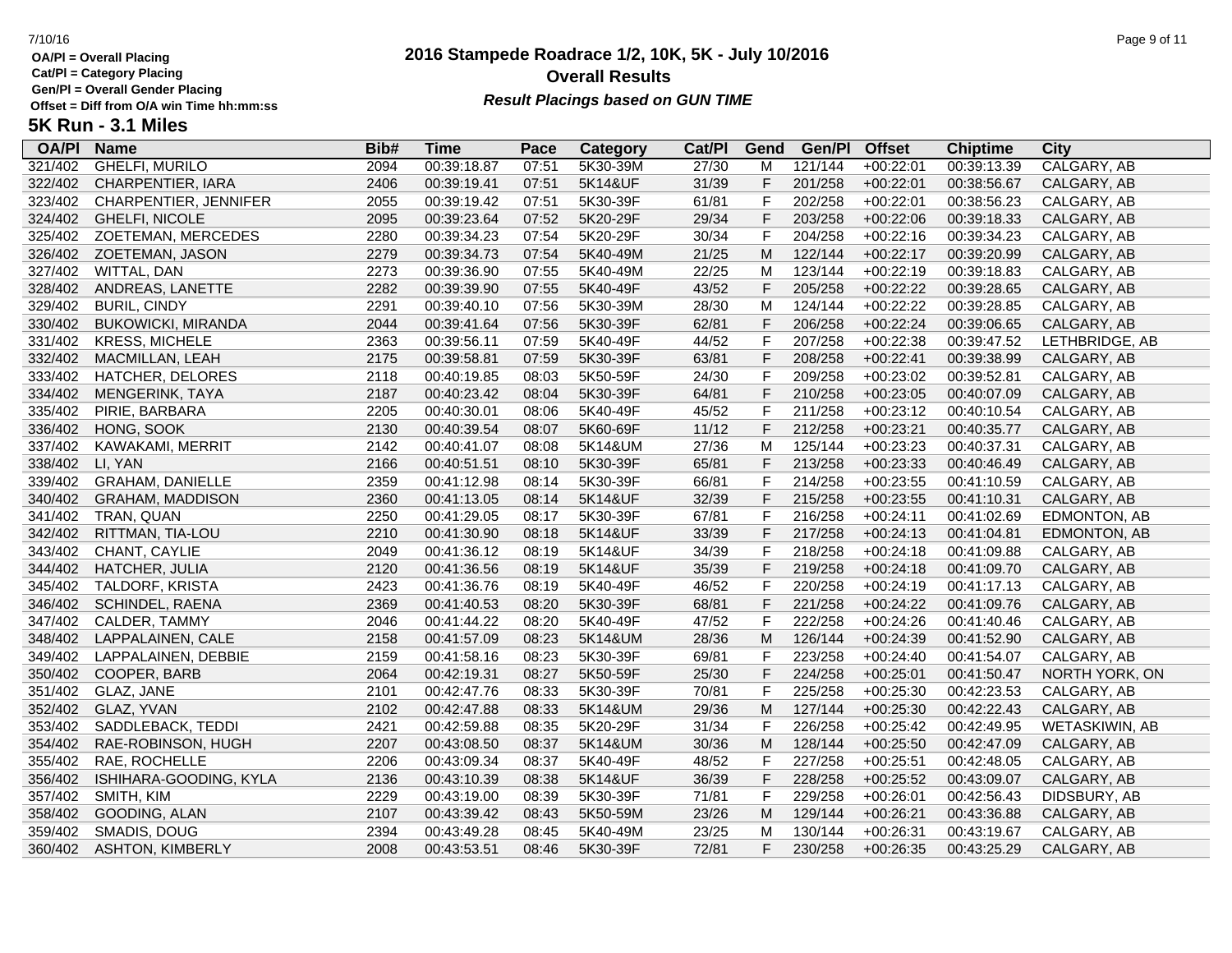**Cat/Pl = Category Placing**

**Gen/Pl = Overall Gender Placing**

**5K Run - 3.1 Miles**

### **2016 Stampede Roadrace 1/2, 10K, 5K - July 10/2016** 7/10/16 Page 10 of 11 **Overall Results Result Placings based on GUN TIME**

361/402 ROACH, CHRIS 2211 00:44:02.95 08:48 5K30-39M 29/30 M 131/144 +00:26:45 00:43:44.76 CALGARY, AB 362/402 ROACH, PAMELA 2212 00:44:03.63 08:48 5K30-39F 73/81 F 231/258 +00:26:46 00:43:45.56 CALGARY, AB

**OA/Pl Name Bib# Time Category Cat/Pl Gen/Pl**

**Pace Category Cat/PI Gend Gen/PI Offset Chiptime City**<br>08:48 5K30-39M 29/30 M 131/144 +00:26:45 00:43:44.76 CALGARY.AB

| 363/402 | <b>REYNOLDS, MONIQUE</b>   | 2322 | 00:44:11.96 | 08:50 | 5K40-49F | 49/52 |              | 232/258 | $+00:26:54$ | 00:44:05.81 | CALGARY, AB         |
|---------|----------------------------|------|-------------|-------|----------|-------|--------------|---------|-------------|-------------|---------------------|
| 364/402 | REYNOLDS, RACHEL           | 2323 | 00:44:12.22 | 08:50 | 5K14&UF  | 37/39 | F            | 233/258 | $+00:26:54$ | 00:44:05.85 | CALGARY, AB         |
| 365/402 | <b>BAPTISTE, TOBI</b>      | 2434 | 00:44:13.20 | 08:50 | 5K15-19F | 8/8   | F            | 234/258 | $+00:26:55$ | 00:44:03.55 | MASKWACIS, AB       |
| 366/402 | HEDGES, DALE               | 2122 | 00:44:20.25 | 08:52 | 5K50-59M | 24/26 | M            | 132/144 | $+00:27:02$ | 00:44:14.93 | CALGARY, AB         |
| 367/402 | <b>BAI, XIQIN</b>          | 2015 | 00:44:21.23 | 08:52 | 5K70+F   | 1/2   | F            | 235/258 | $+00:27:03$ | 00:44:19.36 | CALGARY, AB         |
| 368/402 | D'ADAMO, ANGELA            | 2071 | 00:44:28.50 | 08:53 | 5K30-39F | 74/81 | F            | 236/258 | $+00:27:10$ | 00:44:05.03 | CALGARY, AB         |
| 369/402 | HEWITT, DAVE               | 2126 | 00:44:31.94 | 08:54 | 5K50-59M | 25/26 | M            | 133/144 | $+00:27:14$ | 00:44:13.11 | CALGARY, AB         |
| 370/402 | HEWITT, KIRSTEN            | 2127 | 00:44:32.34 | 08:54 | 5K20-29F | 32/34 | F            | 237/258 | $+00:27:14$ | 00:44:13.85 | CALGARY, AB         |
| 371/402 | <b>BAPTISTE, CANDACE E</b> | 2018 | 00:44:47.20 | 08:57 | 5K40-49F | 50/52 | F            | 238/258 | $+00:27:29$ | 00:44:36.32 | MASKWACIS, AB       |
| 372/402 | <b>HATCHER, EMILY</b>      | 2119 | 00:45:41.16 | 09:08 | 5K14&UF  | 38/39 | F            | 239/258 | $+00:28:23$ | 00:45:14.92 | CALGARY, AB         |
| 373/402 | CHANT, COLSON              | 2050 | 00:45:45.81 | 09:09 | 5K14&UM  | 31/36 | M            | 134/144 | $+00:28:28$ | 00:45:18.95 | CALGARY, AB         |
| 374/402 | SHUTTLEWORTH, SHARON       | 2227 | 00:46:01.94 | 09:12 | 5K50-59F | 26/30 | F            | 240/258 | $+00:28:44$ | 00:45:33.54 | ROCKY VIEW COUNTY,  |
| 375/402 | DOUCETTE, LIKE             | 2077 | 00:46:02.95 | 09:12 | 5K14&UM  | 32/36 | м            | 135/144 | $+00:28:45$ | 00:45:48.27 | CALGARY, AB         |
| 376/402 | DOUCETTE, MARCEL           | 2078 | 00:46:03.01 | 09:12 | 5K30-39M | 30/30 | M            | 136/144 | $+00:28:45$ | 00:45:49.83 | CALGARY, AB         |
| 377/402 | SPADEMAN, TRISH            | 2230 | 00:47:32.32 | 09:30 | 5K30-39F | 75/81 | F            | 241/258 | $+00:30:14$ | 00:46:46.83 | CALGARY, AB         |
| 378/402 | <b>MARR, TIFFANY</b>       | 2178 | 00:47:32.96 | 09:30 | 5K30-39F | 76/81 | F            | 242/258 | $+00:30:15$ | 00:46:48.18 | CALGARY, AB         |
| 379/402 | SPADEMAN, BEN              | 2370 | 00:47:36.88 | 09:31 | 5K40-49M | 24/25 | м            | 137/144 | $+00:30:19$ | 00:46:48.54 | CALGARY, AB         |
| 380/402 | SMITH, CAM                 | 2429 | 00:48:01.64 | 09:36 | 5K50-59M | 26/26 | M            | 138/144 | $+00:30:44$ | 00:47:58.85 | CALGARY, AB         |
| 381/402 | <b>BURYLO, MICHELLE</b>    | 2045 | 00:48:09.92 | 09:37 | 5K20-29F | 33/34 | F            | 243/258 | $+00:30:52$ | 00:47:52.81 | CALGARY, AB         |
| 382/402 | SHERMAN, RHEANNE           | 2224 | 00:48:44.14 | 09:44 | 5K20-29F | 34/34 | F            | 244/258 | $+00:31:26$ | 00:48:18.14 | CALGARY, AB         |
| 383/402 | SHERMAN, JADINE            | 2222 | 00:49:15.46 | 09:51 | 5K50-59F | 27/30 | F            | 245/258 | $+00:31:57$ | 00:48:49.28 | WINDSOR, NS         |
| 384/402 | WARD, REBECCA              | 2341 | 00:49:22.06 | 09:52 | 5K30-39F | 77/81 | F            | 246/258 | $+00:32:04$ | 00:48:40.81 | CALGARY, AB         |
| 385/402 | GRISDALE, HANNAH           | 2109 | 00:50:07.67 | 10:01 | 5K14&UF  | 39/39 | F            | 247/258 | $+00:32:50$ | 00:49:50.96 | CALGARY, AB         |
| 386/402 | CHAPMAN, DAWN              | 2051 | 00:50:08.82 | 10:01 | 5K30-39F | 78/81 | F            | 248/258 | $+00:32:51$ | 00:50:08.82 | CALGARY, AB         |
| 387/402 | HUNTER, LORI               | 2133 | 00:50:48.08 | 10:09 | 5K40-49F | 51/52 | F            | 249/258 | $+00:33:30$ | 00:50:31.07 | CALGARY, AB         |
| 388/402 | AGOAWIKE, MAURINE          | 2001 | 00:50:55.18 | 10:11 | 5K30-39F | 79/81 | F            | 250/258 | $+00:33:37$ | 00:50:28.48 | CALGARY, AB         |
| 389/402 | AGOAWIKE, PRESTON          | 2002 | 00:50:55.59 | 10:11 | 5K14&UM  | 33/36 | м            | 139/144 | $+00:33:37$ | 00:50:28.44 | CALGARY, AB         |
| 390/402 | SNELL, DIANA               | 2331 | 00:52:21.29 | 10:28 | 5K30-39F | 80/81 | F            | 251/258 | $+00:35:03$ | 00:51:36.41 | CALGARY, AB         |
| 391/402 | <b>CULLINGHAM, EWAN</b>    | 2297 | 00:52:29.45 | 10:29 | 5K14&UM  | 34/36 | м            | 140/144 | $+00:35:11$ | 00:51:49.19 | CALGARY, AB         |
| 392/402 | <b>CULLINGHAM, MIKE</b>    | 2298 | 00:52:29.45 | 10:29 | 5K40-49M | 25/25 | М            | 141/144 | $+00:35:11$ | 00:51:49.45 | CALGARY, AB         |
| 393/402 | BALDWIN, DEB               | 2287 | 00:53:41.76 | 10:44 | 5K40-49F | 52/52 | $\mathsf{F}$ | 252/258 | $+00:36:24$ | 00:53:12.17 | CALGARY, AB         |
| 394/402 | DUFFNEY, SHELLY            | 2304 | 00:53:42.52 | 10:44 | 5K50-59F | 28/30 | F            | 253/258 | $+00:36:24$ | 00:53:12.74 | <b>WINNIPEG, MB</b> |

395/402 STADEL, ADRIAN 2233 00:56:04.40 11:12 5K14&UM 35/36 M 142/144 +00:38:46 00:55:19.42 CALGARY, AB 396/402 WATTS, HONEY 2343 00:57:30.71 11:30 5K70+F 2/2 F 254/258 +00:40:13 00:56:41.34 CALGARY, AB 397/402 SCOTT, JENNIFER 2422 00:57:33.49 11:30 5K50-59F 29/30 F 255/258 +00:40:15 00:56:44.38 CALGARY, AB 398/402 STADEL, JONATHON 2234 00:57:40.10 11:32 5K14&UM 36/36 M 143/144 +00:40:22 00:56:53.89 CALGARY, AB 399/402 STADEL, TANYA 2235 00:57:42.07 11:32 5K30-39F 81/81 F 256/258 +00:40:24 00:56:57.09 CALARY, AB 400/402 BUCHANAN, AUDREY 2290 01:00:38.84 12:07 5K50-59F 30/30 F 257/258 +00:43:21 00:59:50.91 CALGARY, AB